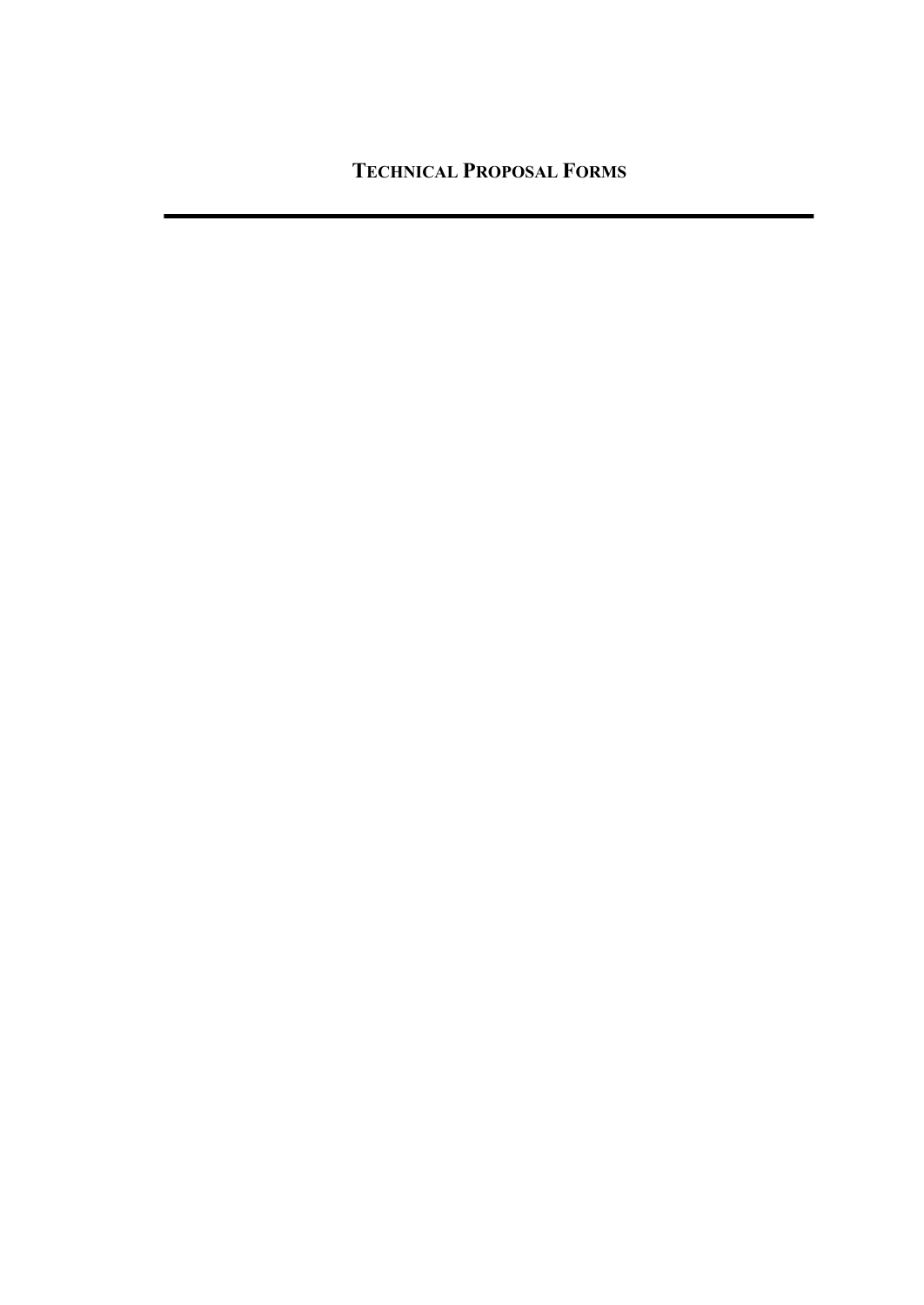# **TPF 1. TECHNICAL PROPOSAL SUBMISSION FORM**

*[Letterhead]*

*[Date]*

The Bids and Awards Committee for Consulting Services Bases Conversion and Development Authority 2/F Bonifacio Technology Center 31<sup>st</sup> Street, corner 2<sup>nd</sup> Avenue, Bonifacio Global City

Ladies/Gentlemen:

We, the undersigned, offer to provide the consulting services for the **Construction Management and Supervision (CMS) of the Design and Build Project for the National Academy of Sports (NAS) – Phase 1 at New Clark City** in accordance with your Bidding Documents dated *[insert date]* and our Bid. We are hereby submitting our Bid, which includes this Technical Proposal, and a Financial Proposal sealed under a separate envelope.

In accordance with **ITB** Clause 21.1, we confirm that the information contained in the eligibility documents submitted earlier together with the Expression of Interest remain correct as of the date of bid submission.

If negotiations are held during the period of bid validity, *i.e.*, before *[insert date]*, we undertake to negotiate on the basis of the proposed staff. Our Bid is binding upon us and subject to the modifications resulting from contract negotiations.

In accordance with **GCC** Clause 51, we acknowledge and accept the Procuring Entity's right to inspect and audit all records relating to our Bid irrespective of whether we enter into a contract with the Procuring Entity as a result of this Bid or not.

We understand you are not bound to accept any Bid received for the selection of a consultant for the Project.

We acknowledge that failure to sign this Technical Proposal Submission Form and the abovementioned Financial Proposal Submission Form shall be a ground for the rejection of our Bid.

We remain,

Yours sincerely,

Authorized Signature: Name and Title of Signatory: Name of Firm: Address: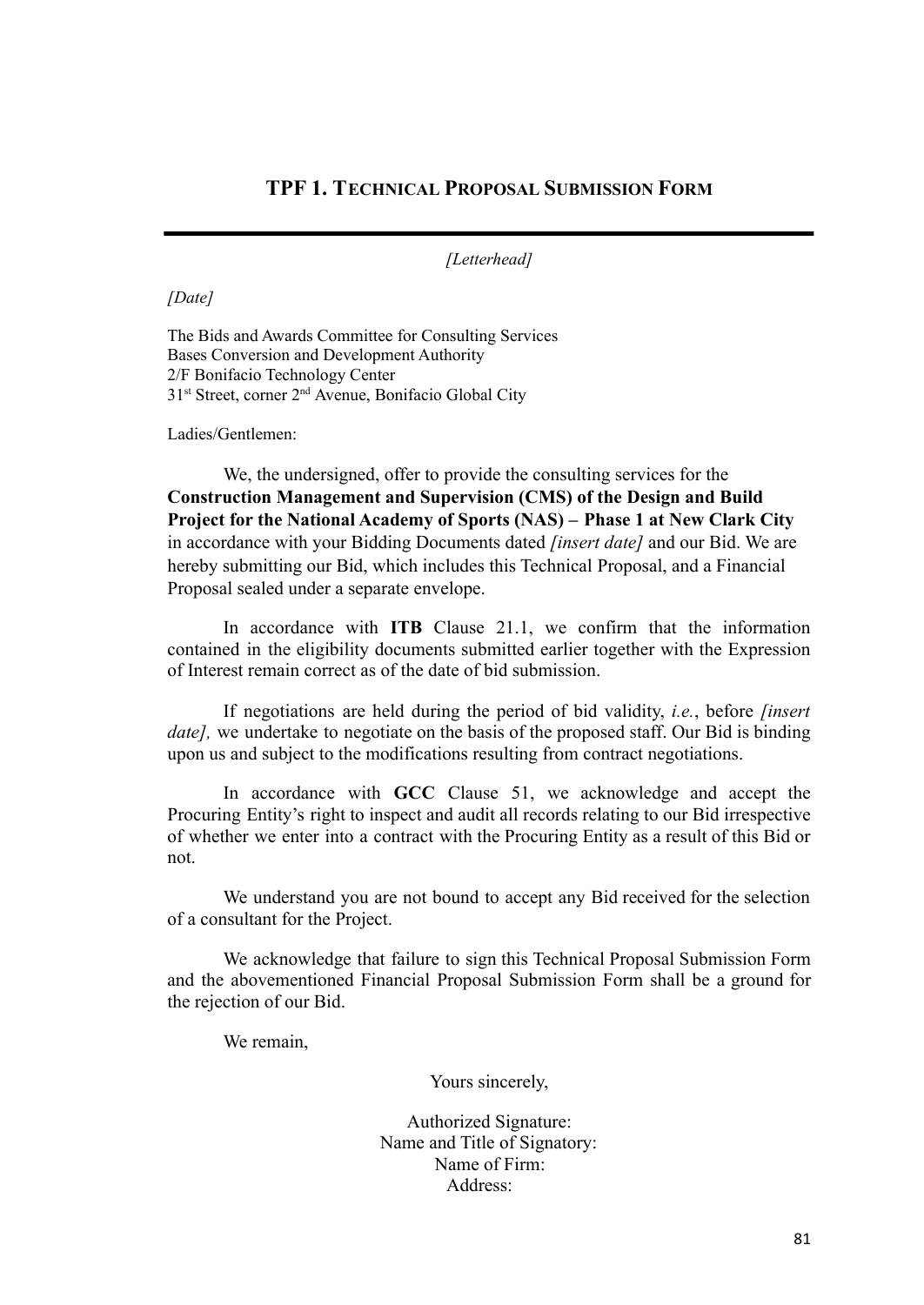# **TPF 2. CONSULTANT'S REFERENCES**

#### **Relevant Services Carried Out in the Last Ten Years That Best Illustrate Qualifications**

*[Using the format below, provide information on each project for which your firm/entity, either individually, as a corporate entity, or as one of the major companies within an association, was legally contracted.]*

| Project Name:                                          |                                                                                                    | Country:                                                                  |
|--------------------------------------------------------|----------------------------------------------------------------------------------------------------|---------------------------------------------------------------------------|
| Location within Country:                               |                                                                                                    | Professional Staff Provided by Your<br>Firm/Entity(profiles):             |
| Name of Client:                                        | Nº of Staff:                                                                                       |                                                                           |
| Address:                                               |                                                                                                    | Nº of Staff-Months; Duration of Project:                                  |
| Start Date (Month/Year):                               | Completion Date (Month/Year):                                                                      | Approx. Value of Services (in Current<br>Php):                            |
| Name of Associated Consultants, if any:                |                                                                                                    | Nº of Months of Professional Staff<br>Provided by Associated Consultants: |
|                                                        | Name of Senior Staff (Project Director/Coordinator, Team Leader) Involved and Functions Performed: |                                                                           |
| Narrative Description of Project:                      |                                                                                                    |                                                                           |
| Description of Actual Services Provided by Your Staff: |                                                                                                    |                                                                           |

#### Consultant's Name:

Important Note: Provide applicable supporting documents to substantiate undertaking (i.e. Certificate of Satisfactory Completion or Acceptance or valid proof of Final Payment issued by the Client). Only those contracts with supporting documents shall be considered for evaluation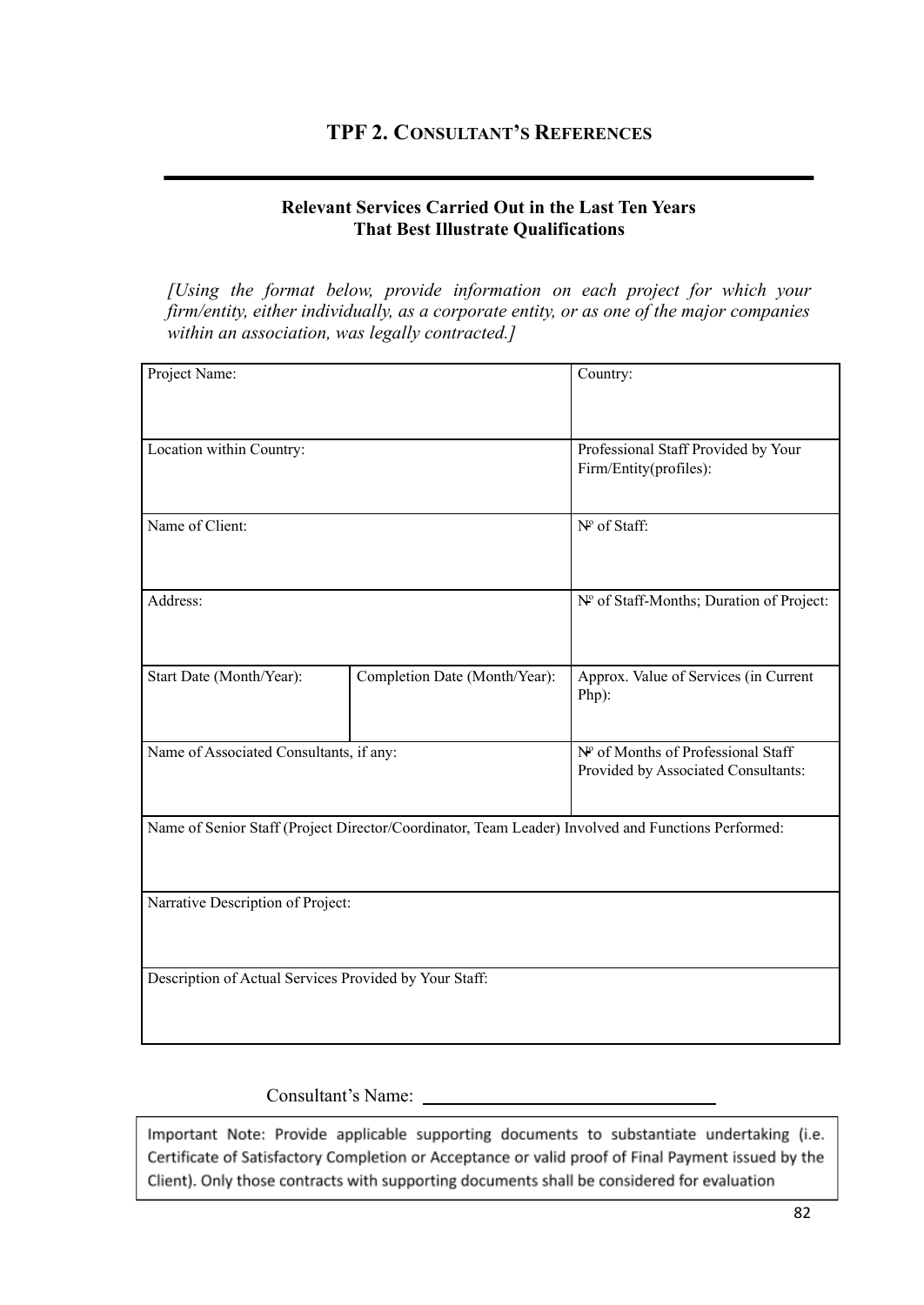# **TPF 3. COMMENTS AND SUGGESTIONS OF CONSULTANT ON THE TERMS OF REFERENCE AND ON DATA, SERVICES, AND FACILITIES TO BE PROVIDED BY THE PROCURING ENTITY**

# On the Terms of Reference:

1. 2. 3. 4. 5.

On the data, services, and facilities to be provided by the Procuring Entity:

- 1.
- 2.
- 3.
- 4.
- 5.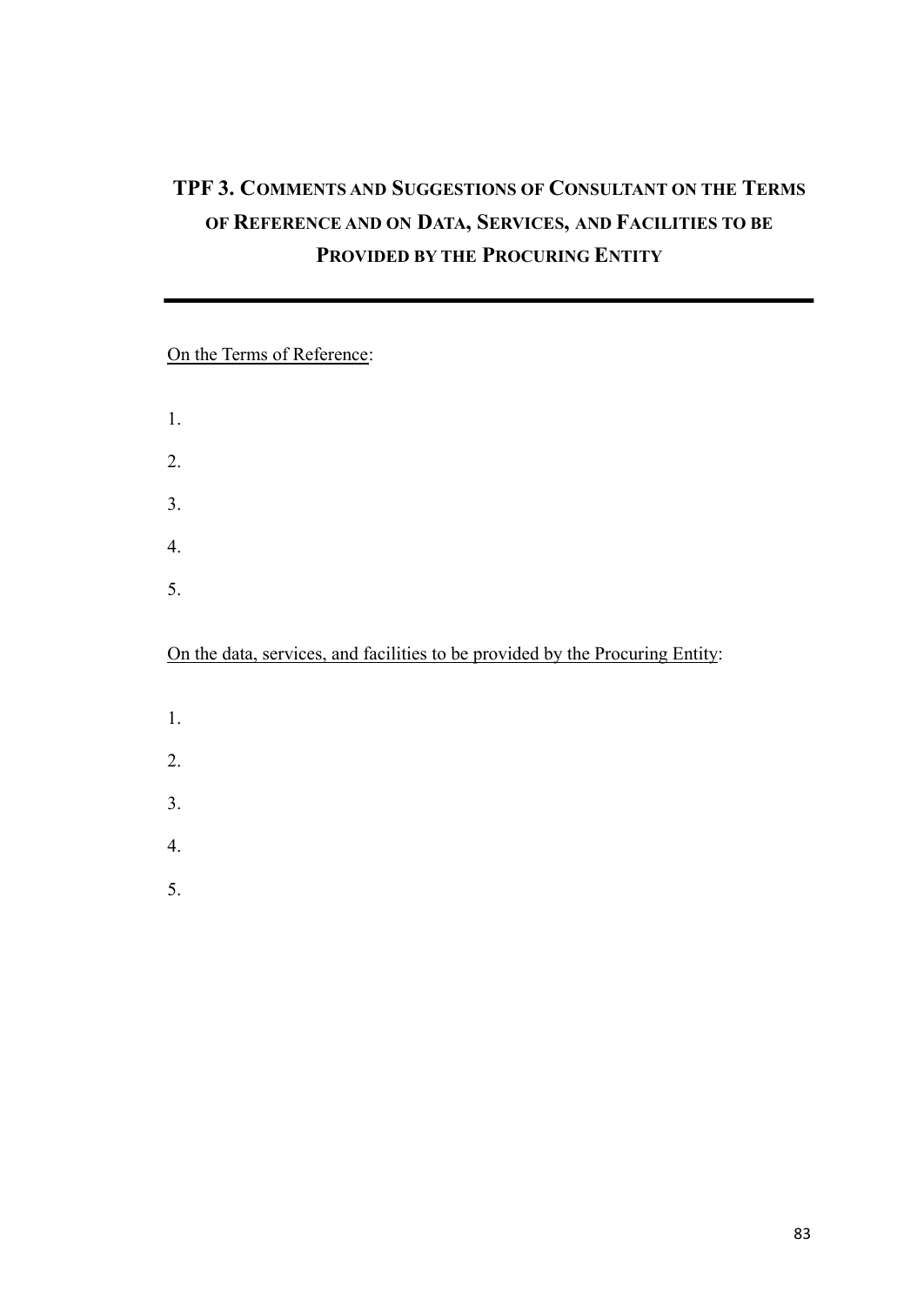# **TPF 4. DESCRIPTION OF THE METHODOLOGY AND WORK PLAN FOR PERFORMING THE PROJECT**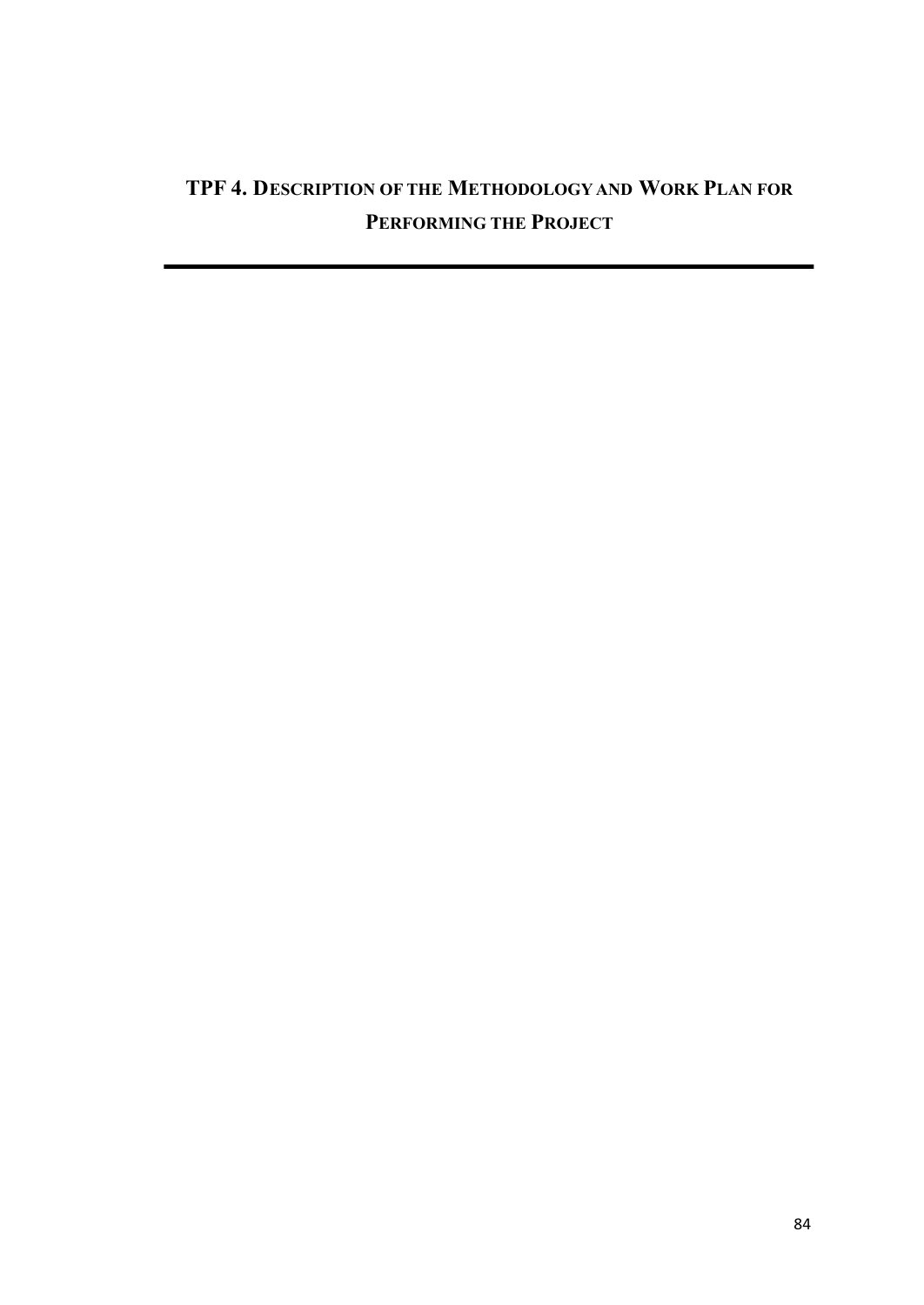# **TPF 5. Team Composition and Task**

|    | A. Technical/Managerial/Key Staff |                                          |      |
|----|-----------------------------------|------------------------------------------|------|
|    | Name                              | Position                                 | Task |
|    |                                   | Team Leader/Project Manager              |      |
| 2  |                                   | Deputy Project Manager                   |      |
| 3  |                                   | Sr. Structural Engineer                  |      |
| 4  |                                   | Sr. Geotechnical/Foundation Engineer     |      |
| 5  |                                   | Sr. Geodetic Engineer                    |      |
| 6  |                                   | Sr. Mechanical Engineer                  |      |
|    |                                   | Sr. Electrical Engineer                  |      |
| 8  |                                   | Sr. Drainage/Sanitary Engineer           |      |
| 9  |                                   | Sr. Quantity Surveyor                    |      |
| 10 |                                   | Sr. QA/QC Engineer/Materials Engineer II |      |
| 11 |                                   | Sr. Landscape Architect                  |      |

|                | <b>B. Technical Support Staff</b> |                                        |      |
|----------------|-----------------------------------|----------------------------------------|------|
|                | Name                              | Position                               | Task |
|                |                                   | Architect                              |      |
| $\overline{a}$ |                                   | <b>Structural Engineer</b>             |      |
| 3              |                                   | Geodetic Engineer                      |      |
| 4              |                                   | <b>Mechanical Engineer</b>             |      |
| 5              |                                   | <b>Electrical/Electronics Engineer</b> |      |
| 6              |                                   | Drainage/Sanitary Engineer             |      |
| 7              |                                   | Asst. QA/QC Engineer                   |      |
| 8              |                                   | Asst. Quantity Surveyor                |      |
| 9              |                                   | Field/Site Engineer 1                  |      |
| 10             |                                   | Field/Site Engineer 2                  |      |
| 11             |                                   | <b>CAD Operator</b>                    |      |
|                | C. Administrative Support Staff   |                                        |      |
|                | Name                              | Position                               |      |
| 1              |                                   | <b>Administrative Officer</b>          |      |
| 2              |                                   | I.T. Specialist                        |      |
| 3              |                                   | Document Specialist                    |      |
| 4              |                                   | Secretary                              |      |
| 5              |                                   | Encoder                                |      |
| 6              |                                   | <b>Utility Personnel</b>               |      |
| 7              |                                   | Messenger/Liaison Officer              |      |

\*Where applicable, indicate relationships

among the Consultant and any partner and/or subconsultant,

and relationship to the Procuring Entity, the Funding Source

and other parties or stakeholders, if any, involved in the project.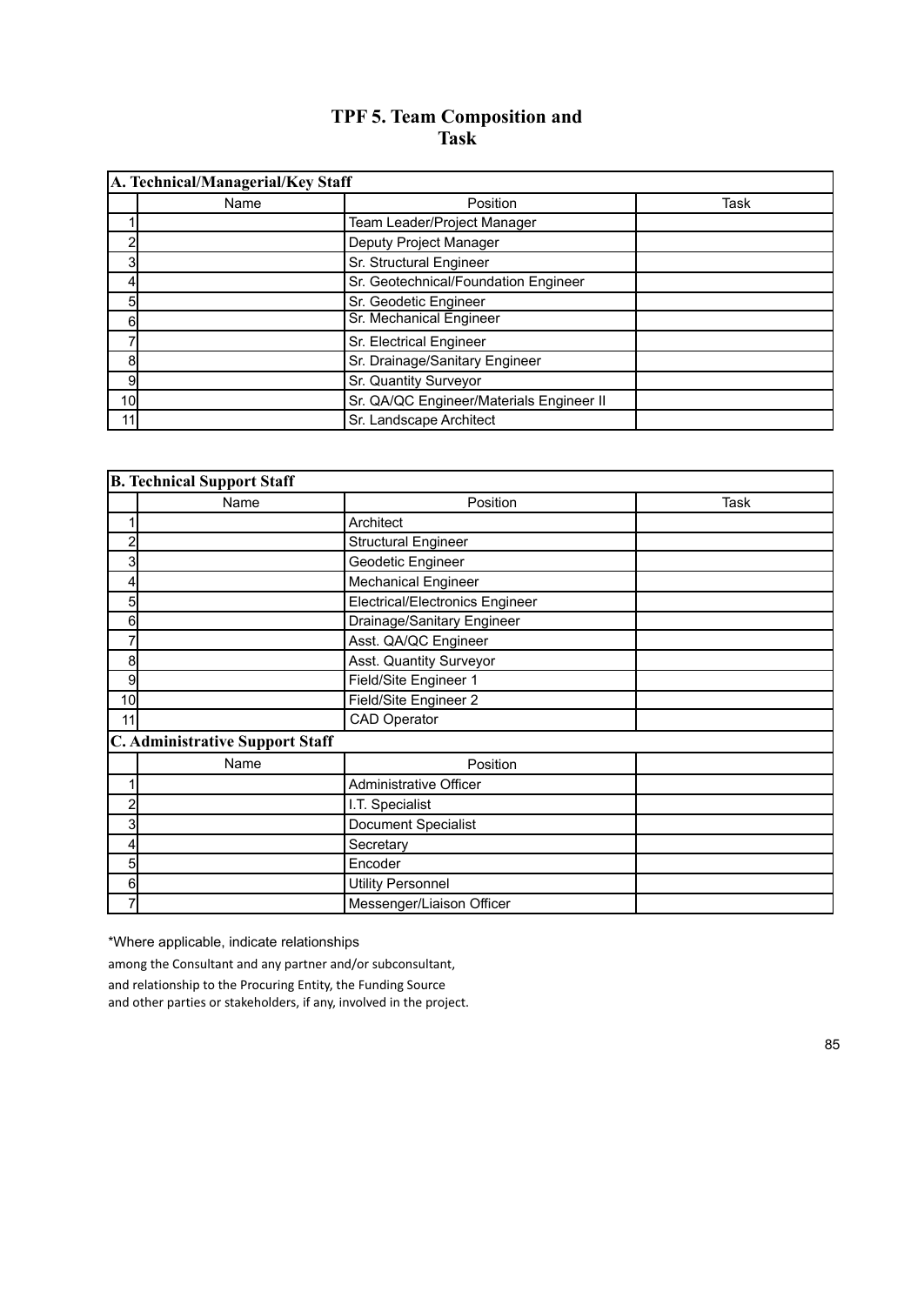# **TPF 6. FORMAT OF CURRICULUM VITAE (CV) FOR PROPOSED PROFESSIONAL STAFF**

| Years with Firm/Entity: Nationality: Nationality: |  |
|---------------------------------------------------|--|
|                                                   |  |
|                                                   |  |
|                                                   |  |

#### **Education:**

[*Summarize college/university and other specialized education of staf members, giving names of schools, dates attended, and degrees obtained. Use about one quarter of a page.*]

| College/University | Degree/Title Obtained | Inclusive Dates |
|--------------------|-----------------------|-----------------|
|                    |                       |                 |
|                    |                       |                 |

#### **Trainings/Seminars**

*[Summarize the trainings, seminars and workshops undertaken, including those conducted by the nominated key staf , using the matrix below]*

| Title/Description | Conducted by | Inclusive Dates | Venue | Involvement <sup>*</sup> |
|-------------------|--------------|-----------------|-------|--------------------------|
|                   |              |                 |       |                          |
|                   |              |                 |       |                          |

\*Such as participant, speaker or trainer

#### **Projects Undertaken related to Construction Management and Supervision of Buildings and Site Development Projects**

*[Provide outline of projects undertaken using the matrix below]*

| Title/Description | Client | Position | <b>Start Date</b> | End Date |
|-------------------|--------|----------|-------------------|----------|
|                   |        |          |                   |          |
|                   |        |          |                   |          |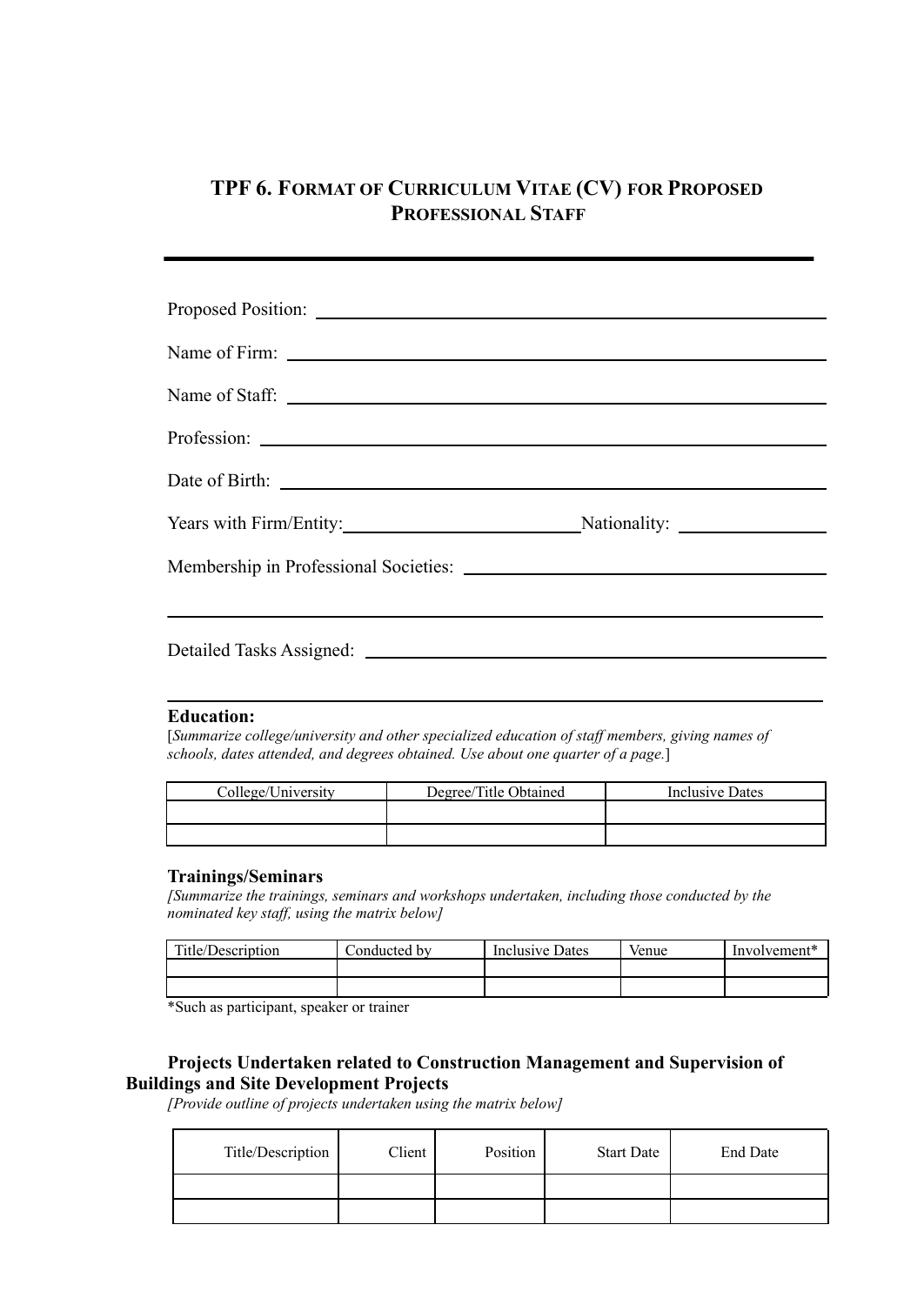#### **On-Going Projects**

*[Provide outline of on-going projects using the matrix below]*

| Title/Description | $\gamma$ lient | Position | <b>Start Date</b> | <b>End Date</b> |
|-------------------|----------------|----------|-------------------|-----------------|
|                   |                |          |                   |                 |
|                   |                |          |                   |                 |

#### **Memberships in Professional Societies**

*[Give an outline of memberships in professional societies using the matrix below]*

| Name of            | Date of Conferment/ | License/Professional | <b>Validity Date</b> |
|--------------------|---------------------|----------------------|----------------------|
| Society/Commission | Registration        | Number               |                      |
|                    |                     |                      |                      |
|                    |                     |                      |                      |

#### **Languages**

*[Using the format below, indicate proficiency of languages familiar with proficiency whether excellent, good, fair, or poor in speaking, reading, and writing]*

| Language | Proficiency |         |         |
|----------|-------------|---------|---------|
|          | Speaking    | Reading | Writing |
|          |             |         |         |
|          |             |         |         |

#### **Employment Record:**

[*Starting with present position, list in reverse order every employment held. List all positions held by staf member since graduation, giving dates, names of employing organizations, titles of positions held, and locations of projects. For experience in last ten years, also give types of activities performed and client references, where appropriate. Use about two pages.*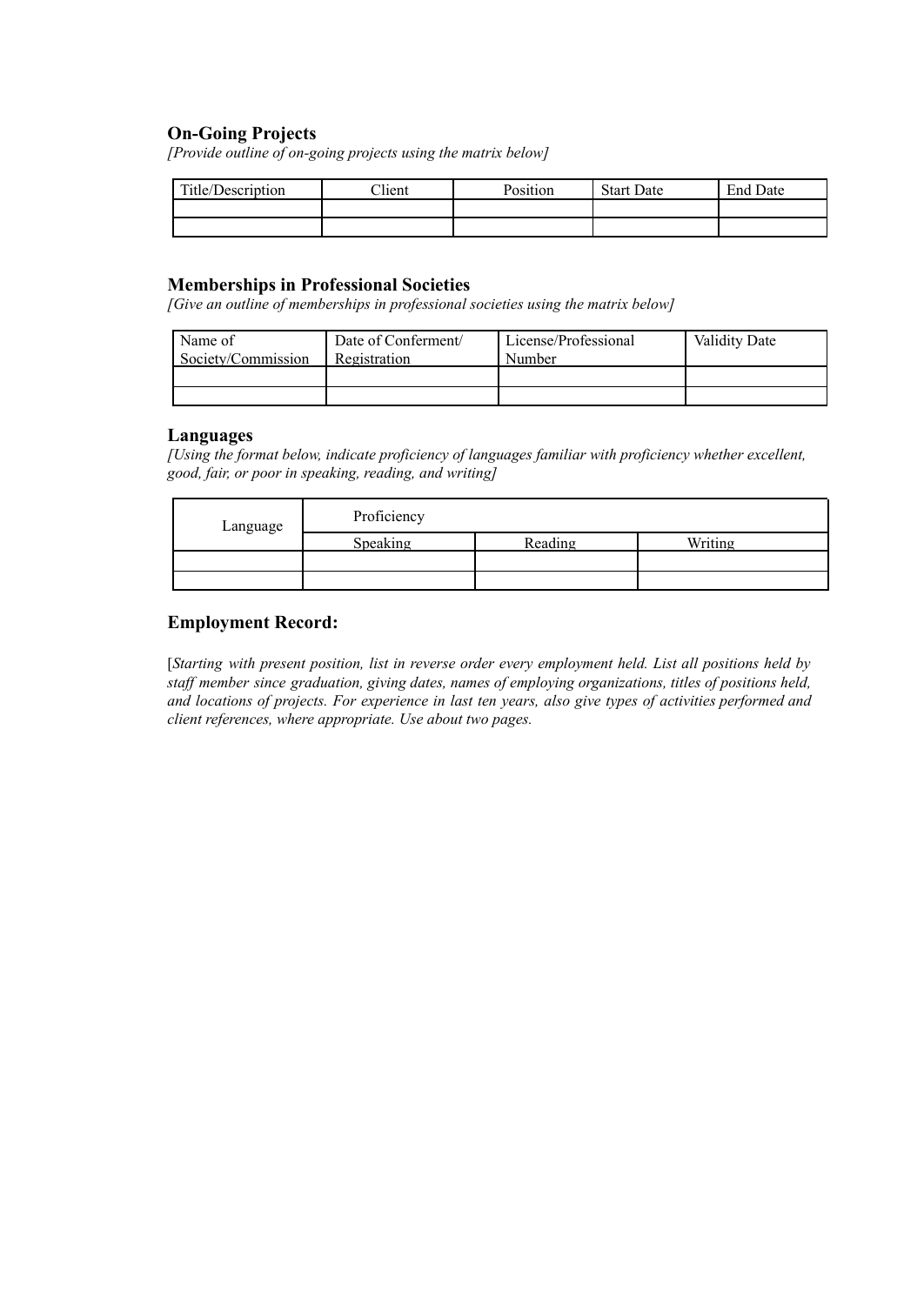#### **Certification:**

I, the undersigned, certify that to the best of my knowledge and belief, these data correctly describe me, my qualifications, and my experience.

#### **Commitment:**

I also commit to work for the **Construction Management and Supervision (CMS) of the Design and Build Project for the National Academy of Sports (NAS) – Phase 1 at New Clark City** in accordance with the time schedule as indicated in the contract once the firm is awarded the Project.

|                                                                       | Date: |                |
|-----------------------------------------------------------------------|-------|----------------|
| [Signature of staff member and authorized representative of the firm] |       | Day/Month/Year |
| Full name of staff member:                                            |       |                |
| Full name of authorized representative:                               |       |                |

**SUBSCRIBED AND SWORN** to before me this day of *[month] [year]* at *[place of execution]*, Philippines. Affiant/s is/are personally known to me and was/were identified by me through competent evidence of identity as defined in the 2004 Rules on Notarial Practice (A.M. No. 02-8-13-SC). Affiant/s exhibited to me his/her *[insert type of government identification card used]*, with his/her photograph and signature appearing thereon, with no. \_\_\_\_\_\_\_.

Witness my hand and seal this day of *[month] [year].*

### **NAME OF NOTARY PUBLIC**

**Serial No. of Commission Notary Public for until Roll of Attorneys No. PTR No. ,** *[date issued], [place issued]* **IBP No. ,** *[date issued], [place issued]* **Doc. No. Page No. Book No. Series of .**

Important Note: Provide applicable documents to substantiate professional registration, educational attainment and trainings undertaken. Only those attainments and undertakings with supporting documents will be considered for evaluation.

87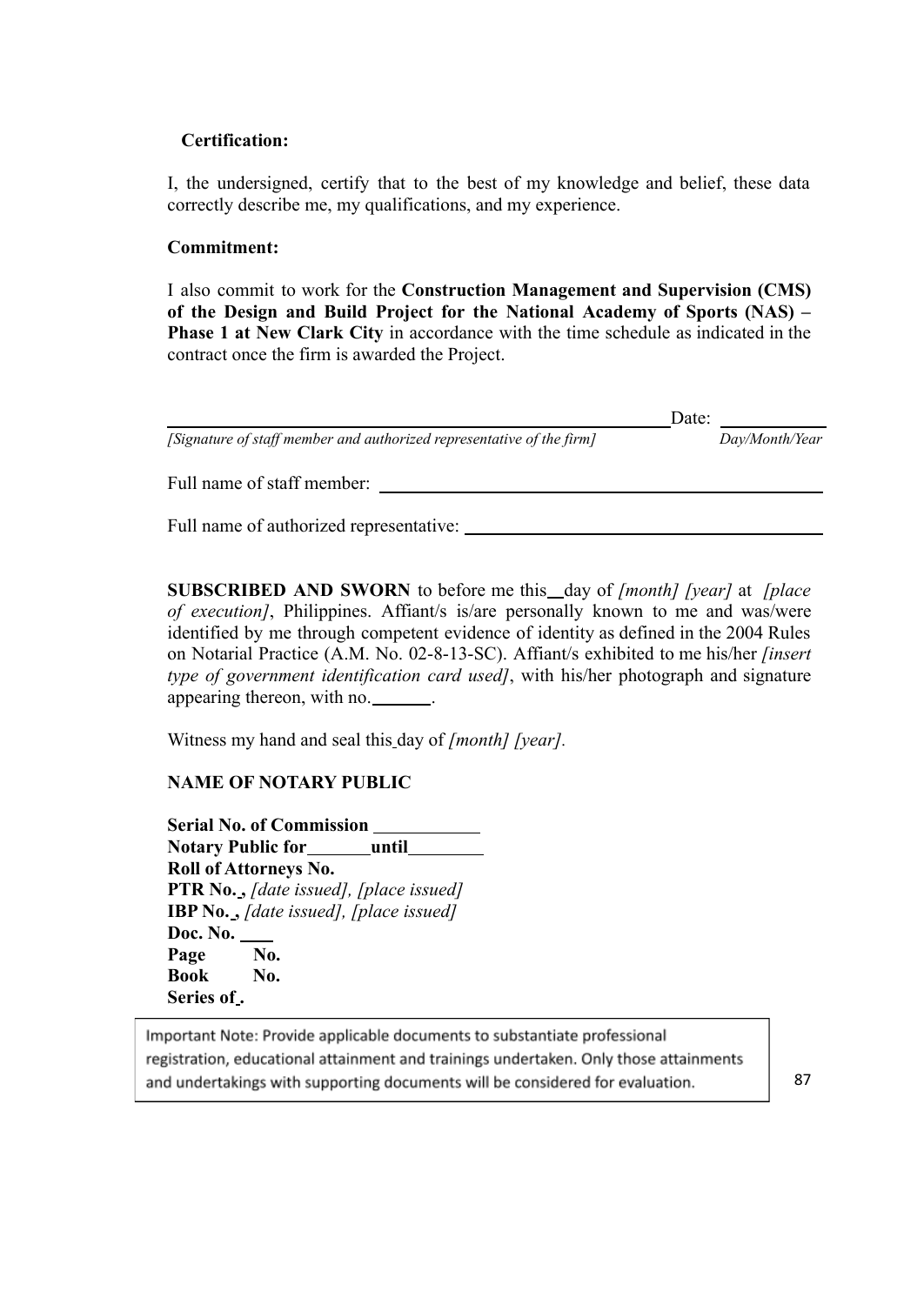Months Total Number of Months

#### **TPF 7. Time Schedule for Professional Personnel**

|    | A. Key Staff                           |                                          |                               |  | $\mathbf{z}$ | ು  | $5 \vert$ | 6 | $\sqrt{ }$ | 81 |        |  |  |  | -9 10 11 11 12 13 14 15 16 17 18 |            |
|----|----------------------------------------|------------------------------------------|-------------------------------|--|--------------|----|-----------|---|------------|----|--------|--|--|--|----------------------------------|------------|
|    |                                        | Position                                 | Report/Due Activities         |  |              |    |           |   |            |    |        |  |  |  |                                  |            |
|    |                                        | Team Leader/Project Manager              |                               |  |              |    |           |   |            |    |        |  |  |  |                                  |            |
| ۷  |                                        | Deputy Project Manager                   |                               |  |              |    |           |   |            |    |        |  |  |  |                                  |            |
|    |                                        | Sr. Structural Engineer                  |                               |  |              |    |           |   |            |    |        |  |  |  |                                  |            |
|    |                                        | Sr. Geotechnical/Foundation Engineer     |                               |  |              |    |           |   |            |    |        |  |  |  |                                  |            |
| Ð  |                                        | Sr. Geodetic Engineer                    |                               |  |              |    |           |   |            |    |        |  |  |  |                                  |            |
|    |                                        | Sr. Mechanical Engineer                  |                               |  |              |    |           |   |            |    |        |  |  |  |                                  |            |
|    |                                        | Sr. Electrical Engineer                  |                               |  |              |    |           |   |            |    |        |  |  |  |                                  |            |
|    |                                        | Sr. Drainage/Sanitary Engineer           |                               |  |              |    |           |   |            |    |        |  |  |  |                                  |            |
|    |                                        | Sr. Quantity Surveyor                    |                               |  |              |    |           |   |            |    |        |  |  |  |                                  |            |
| טד |                                        | Sr. QA/QC Engineer/Materials Engineer II |                               |  |              |    |           |   |            |    |        |  |  |  |                                  |            |
| Ш  |                                        | Sr. Landscape Architect                  |                               |  |              |    |           |   |            |    |        |  |  |  |                                  |            |
|    |                                        |                                          |                               |  |              |    |           |   |            |    |        |  |  |  |                                  |            |
|    | <b>B. Technical Support Staff</b>      |                                          |                               |  |              |    |           |   |            |    | Months |  |  |  |                                  | Man-Months |
|    |                                        | Position                                 | <b>Report/Due Activities</b>  |  | ∠            |    |           |   |            |    |        |  |  |  | 9 10 11 12 13 14 15 16 17 18     |            |
|    |                                        | Architect                                |                               |  |              |    |           |   |            |    |        |  |  |  |                                  |            |
|    |                                        | <b>Structural Engineer</b>               |                               |  |              |    |           |   |            |    |        |  |  |  |                                  |            |
|    |                                        | Geodetic Engineer                        |                               |  |              |    |           |   |            |    |        |  |  |  |                                  |            |
|    |                                        | <b>Mechanical Engineer</b>               |                               |  |              |    |           |   |            |    |        |  |  |  |                                  |            |
|    |                                        | <b>Electrical/Electronics Engineer</b>   |                               |  |              |    |           |   |            |    |        |  |  |  |                                  |            |
|    |                                        | Drainage/Sanitary Engineer               |                               |  |              |    |           |   |            |    |        |  |  |  |                                  |            |
|    |                                        | Asst. QA/QC Engineer                     |                               |  |              |    |           |   |            |    |        |  |  |  |                                  |            |
|    |                                        | Asst. Quantity Surveyor                  |                               |  |              |    |           |   |            |    |        |  |  |  |                                  |            |
|    |                                        | Field/Site Engineer 1                    |                               |  |              |    |           |   |            |    |        |  |  |  |                                  |            |
| ΊU |                                        | Field/Site Engineer 2                    |                               |  |              |    |           |   |            |    |        |  |  |  |                                  |            |
| ╖  |                                        | <b>CAD</b> Operator                      |                               |  |              |    |           |   |            |    |        |  |  |  |                                  |            |
|    |                                        |                                          |                               |  |              |    |           |   |            |    |        |  |  |  |                                  |            |
|    | <b>C. Administrative Support Staff</b> |                                          |                               |  |              |    |           |   |            |    | Months |  |  |  |                                  | Man-Months |
|    |                                        | Position                                 | <b>Report/ Due Activities</b> |  | $\mathbf{z}$ | -3 | 5         | 6 |            |    |        |  |  |  | 9 10 11 12 13 14 15 16 17 18     |            |
|    |                                        | Administrative Officer                   |                               |  |              |    |           |   |            |    |        |  |  |  |                                  |            |
|    |                                        | I.I. Specialist                          |                               |  |              |    |           |   |            |    |        |  |  |  |                                  |            |
|    |                                        | Document Specialist                      |                               |  |              |    |           |   |            |    |        |  |  |  |                                  |            |
|    |                                        | secretary                                |                               |  |              |    |           |   |            |    |        |  |  |  |                                  |            |
|    |                                        | Encoder                                  |                               |  |              |    |           |   |            |    |        |  |  |  |                                  |            |
| O  |                                        | Utility Personner                        |                               |  |              |    |           |   |            |    |        |  |  |  |                                  |            |
|    |                                        | iviessenger/Liaison Officer              |                               |  |              |    |           |   |            |    |        |  |  |  |                                  |            |

Full Time: Reports Due: Activities Duration: Location:

Part Time:

Signature: (Authorized representative)

Full Name:<br>Title: Title: 29 Address**:**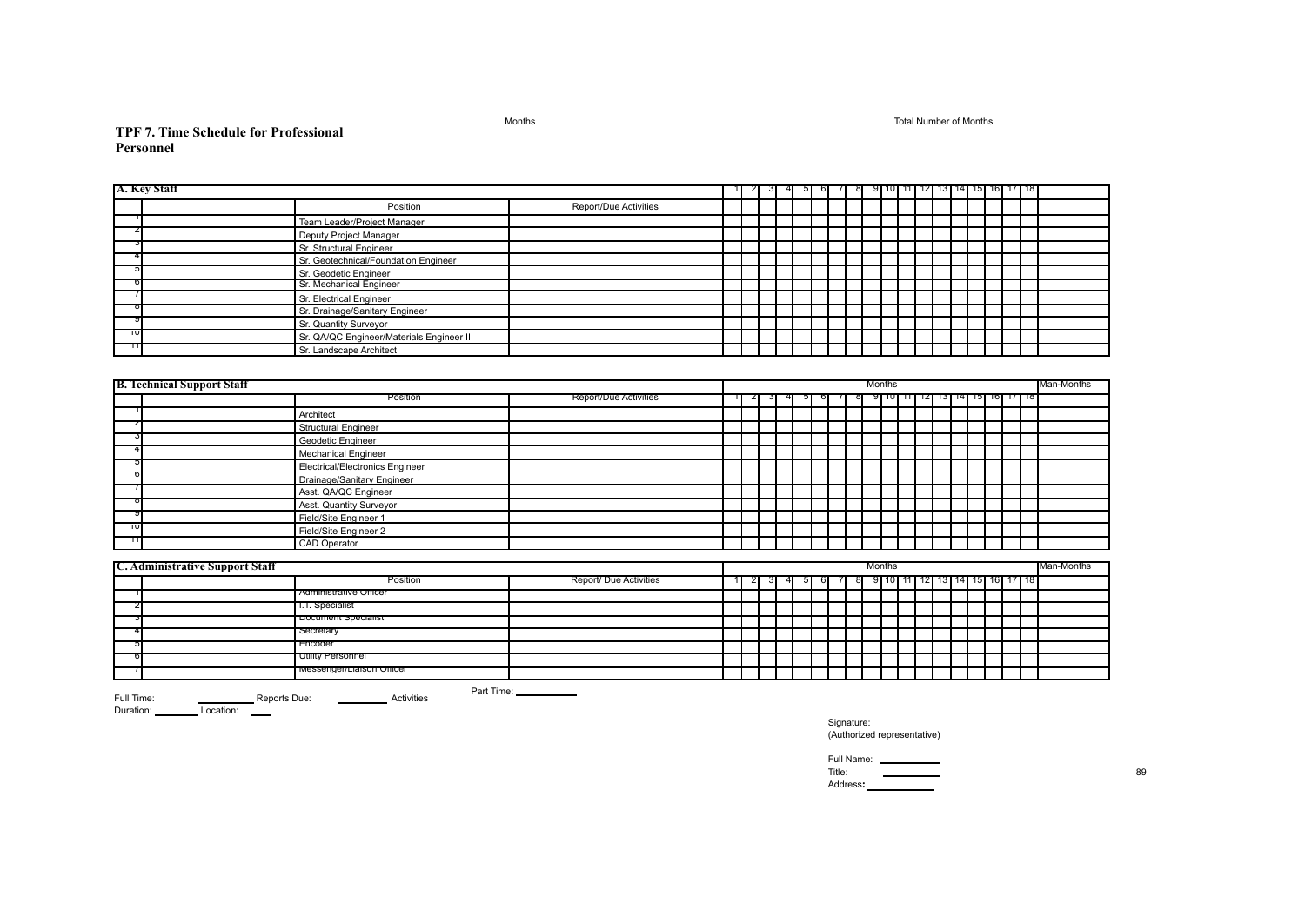# **TPF 8. ACTIVITY (WORK) SCHEDULE**

#### **A. Field Investigation and Study Items**

|                 | [1st, 2nd, etc. are months from the start of consultancy.] |     |     |   |      |      |
|-----------------|------------------------------------------------------------|-----|-----|---|------|------|
|                 | 1st                                                        | 2nd | 3rd | . | 17th | 18th |
| Activity (Work) |                                                            |     |     |   |      |      |
|                 |                                                            |     |     |   |      |      |
|                 |                                                            |     |     |   |      |      |
|                 |                                                            |     |     |   |      |      |
| n.              |                                                            |     |     |   |      |      |

#### **B. Completion and Submission of Reports**

| Reports                                      | Date       |
|----------------------------------------------|------------|
| 1. Weekly Accomplishment Reports             |            |
| 2. Monthly Accomplishment Reports            |            |
| 3. Final Report/Approved As-Built Plans      |            |
| 4. Other Report that may be required by BCDA | As needed. |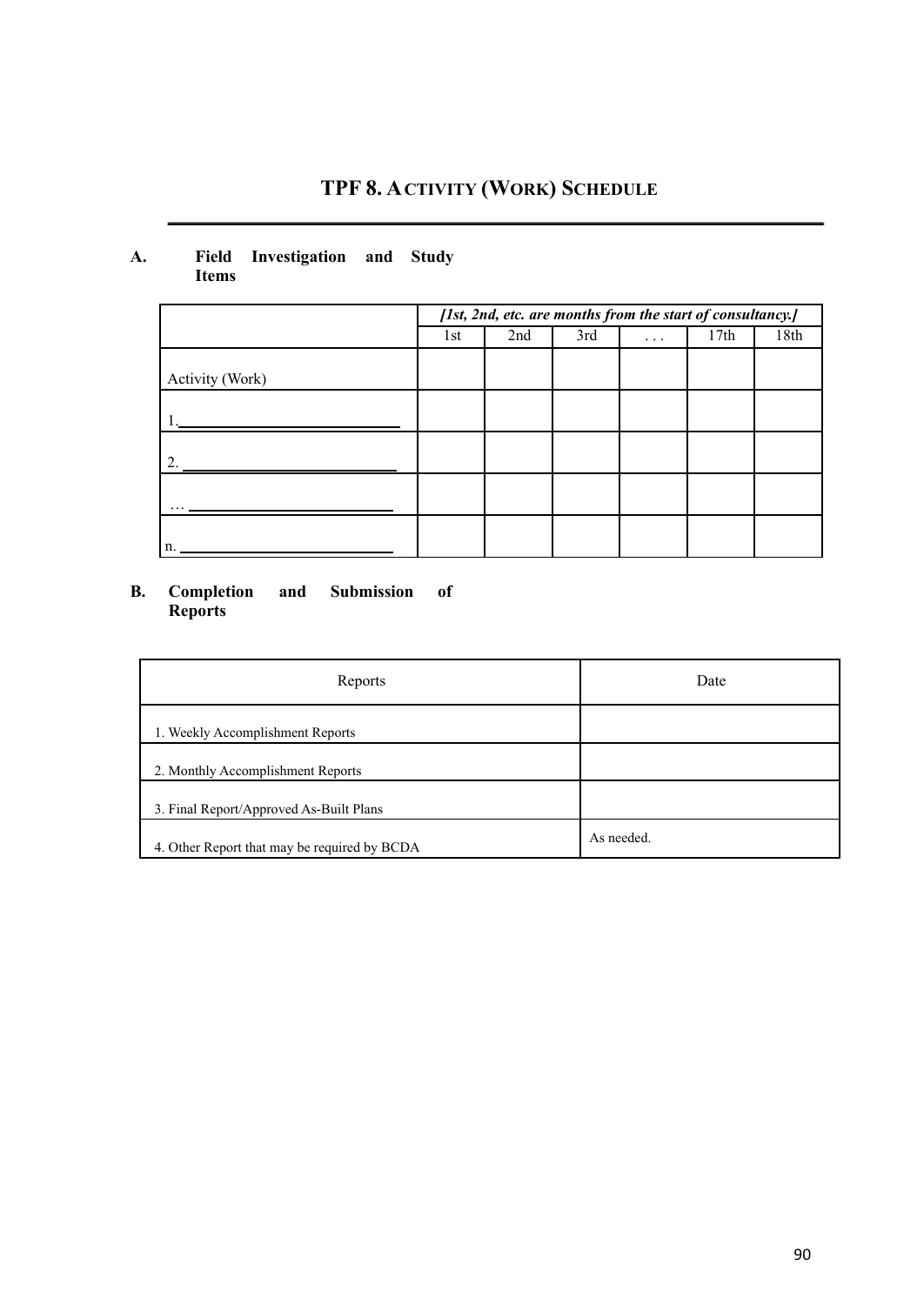**OMNIBUS SWORN STATEMENT**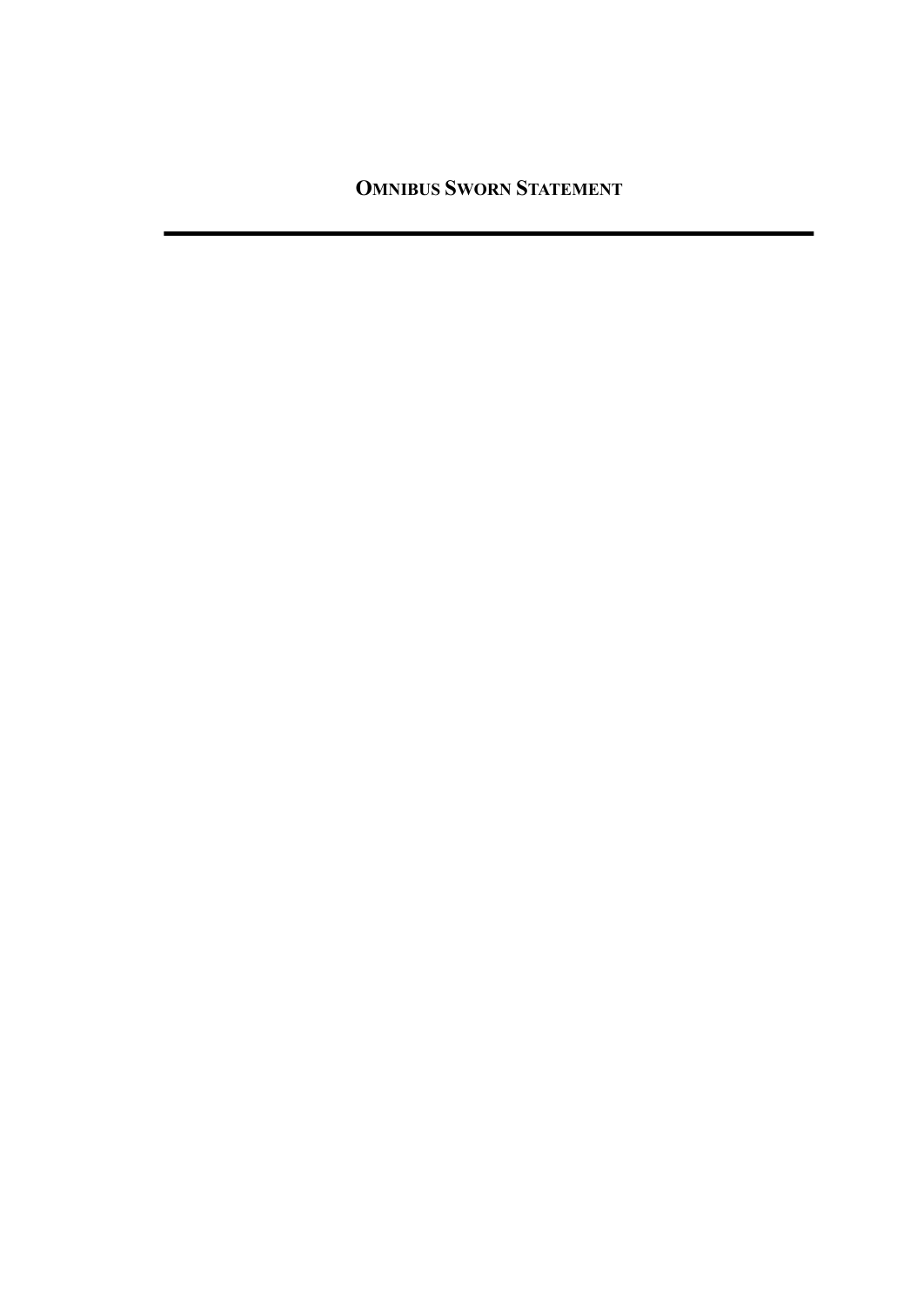### REPUBLIC OF THE PHILIPPINES ) CITY/MUNICIPALITY OF  $\qquad$  ) S.S.

#### **A F F I D A V I T**

I, *[Name of Affiant]*, of legal age, *[Civil Status]*, *[Nationality]*, and residing at *[Address of Affiant]*, after having been duly sworn in accordance with law, do hereby depose and state that:

#### *1. Select one, delete the other:*

*If a sole proprietorship:* I am the sole proprietor or authorized representative of *[Name of Consultant]* with office address at *[address of Consultant]*;

*If a partnership, corporation, cooperative, or joint venture:* I am the duly authorized and designated representative of *[Name of Consultant]* with office address at *[address of Consultant]*;

#### *2. Select one, delete the other:*

*If a sole proprietorship:* As the owner and sole proprietor or authorized representative of *[Name of Consultant]*, I have full power and authority to do, execute and perform any and all acts necessary to participate, submit the bid, and to sign and execute the ensuing contract for *[Name of the Project]* of the *[Name of the Procuring Entity][insert* "as shown in the attached duly notarized Special Power of Attorney" *for authorized representative]*;

*If a partnership, corporation, cooperative, or joint venture:* I am granted full power and authority to do, execute and perform any and all acts necessary to participate, submit the bid, and to sign and execute the ensuing contract for *[Name of the Project]* of the *[Name of the Procuring Entity]*, accompanied by the duly notarized Special Power of Attorney, Board/Partnership Resolution, or Secretary's Certificate, whichever is applicable*;*

- 3. *[Name of Consultant]* is not "blacklisted" or barred from bidding by the Government of the Philippines or any of its agencies, offices, corporations, or Local Government Units, foreign government/foreign or international financing institution whose blacklisting rules have been recognized by the Government Procurement Policy Board;
- 4. Each of the documents submitted in satisfaction of the bidding requirements is an authentic copy of the original, complete, and all statements and information provided therein are true and correct;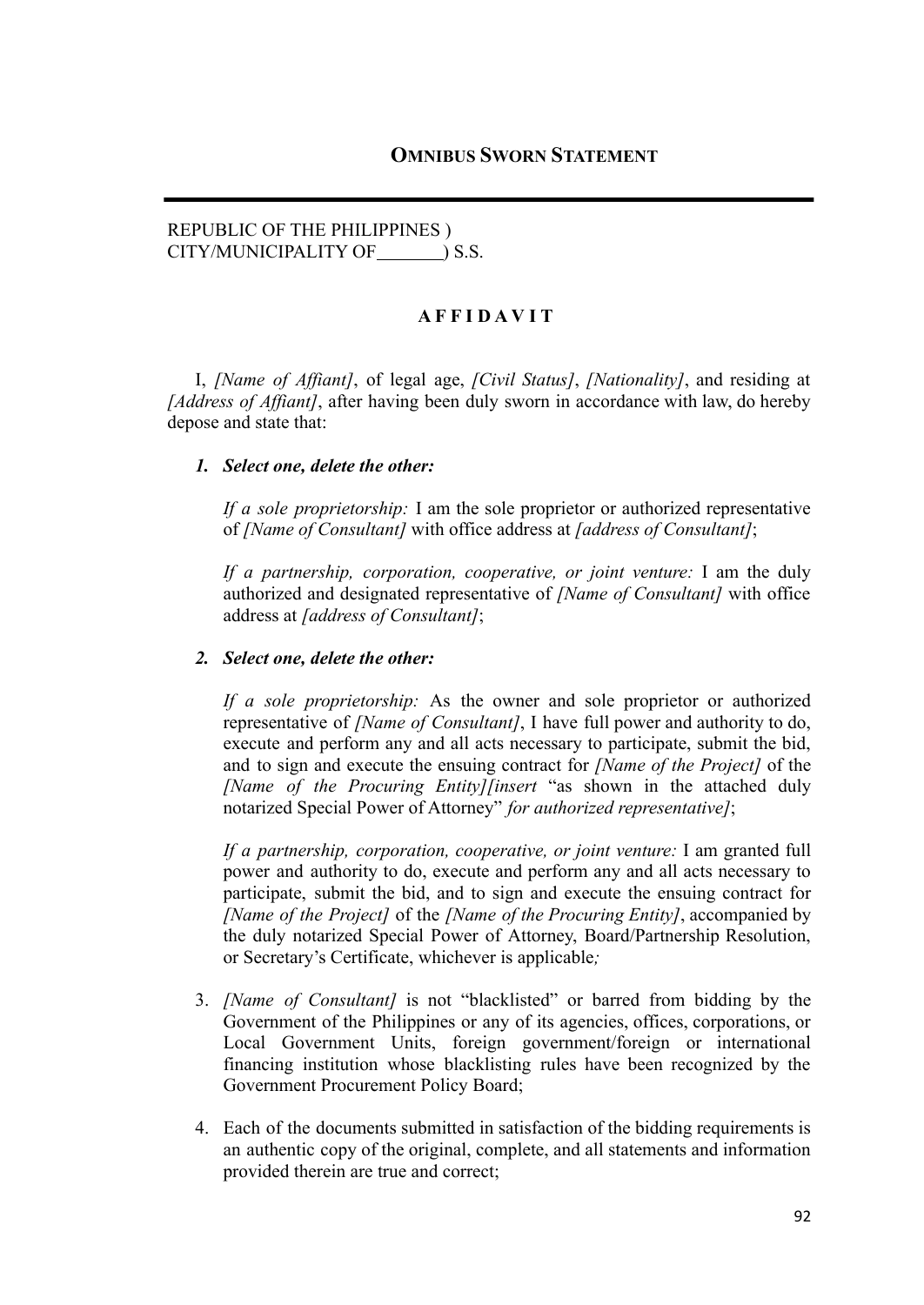5. *[Name of Consultant]* is authorizing the Head of the Procuring Entity or its duly authorized representative(s) to verify all the documents submitted;

### *6. Select one, delete the rest:*

*If a sole proprietorship:* The owner or sole proprietor is not related to the Head of the Procuring Entity, members of the Bids and Awards Committee (BAC), the Technical Working Group, and the BAC Secretariat, the head of the Project Management Office or the end-user unit, and the project consultants by consanguinity or affinity up to the third civil degree;

*If a partnership or cooperative:* None of the officers and members of *[Name of Bidder]* is related to the Head of the Procuring Entity, members of the Bids and Awards Committee (BAC), the Technical Working Group, and the BAC Secretariat, the head of the Project Management Office or the end-user unit, and the project consultants by consanguinity or affinity up to the third civil degree;

*If a corporation or joint venture:* None of the officers, directors, and controlling stockholders of *[Name of Consultant]* is related to the Head of the Procuring Entity, members of the Bids and Awards Committee (BAC), the Technical Working Group, and the BAC Secretariat, the head of the Project Management Office or the end-user unit, and the project consultants by consanguinity or affinity up to the third civil degree;

- 7. *[Name of Consultant]* complies with existing labor laws and standards; and
- 8. *[Name of Consultant]* is aware of and has undertaken the following responsibilities as a Bidder:
	- a) Carefully examine all of the Bidding Documents;
	- b) Acknowledge all conditions, local or otherwise, affecting the implementation of the Contract;
	- c) Made an estimate of the facilities available and needed for the contract to be bid, if any; and
	- d) Inquire or secure Supplemental/Bid Bulletin(s) issued for the *[Name of the Project]*.
- 9. *[Name of Bidder]* did not give or pay directly or indirectly, any commission, amount, fee, or any form of consideration, pecuniary or otherwise, to any person or official, personnel or representative of the government in relation to any procurement project or activity.

IN WITNESS WHEREOF, I have hereunto set my hand this  $\_\text{day of} \_\text{ax}$ , 20 at \_\_\_\_\_\_\_\_\_\_\_\_\_\_\_, Philippines.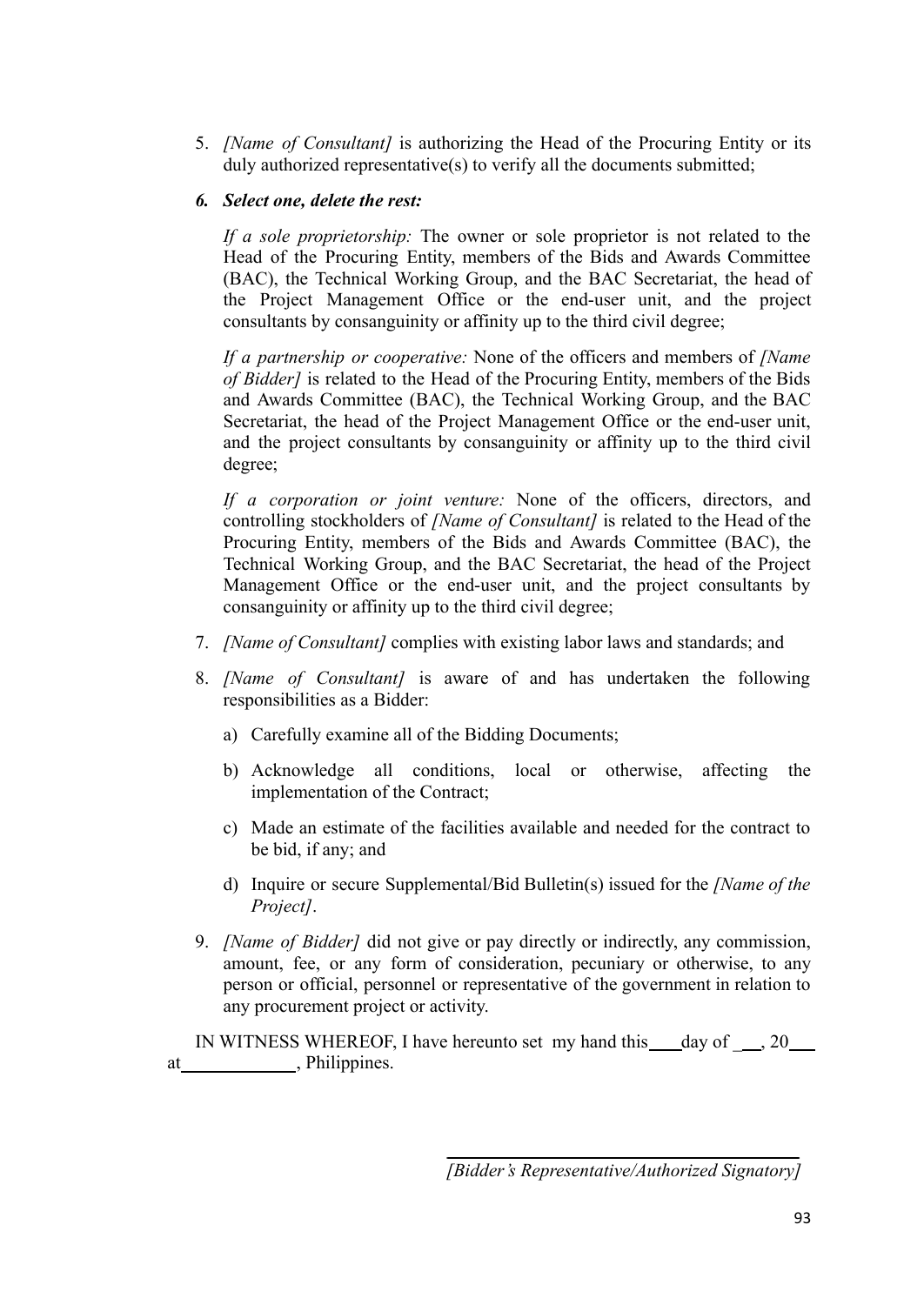**SUBSCRIBED AND SWORN** to before me this day of *[month] [year]* at *[place of execution]*, Philippines. Affiant/s is/are personally known to me and was/were identified by me through competent evidence of identity as defined in the 2004 Rules on Notarial Practice (A.M. No. 02-8-13-SC). Affiant/s exhibited to me his/her *[insert type of government identification card used]*, with his/her photograph and signature appearing thereon, with no. \_\_\_\_\_\_\_.

Witness my hand and seal this day of *[month] [year].*

### **NAME OF NOTARY PUBLIC**

**Serial No. of Commission Notary Public for until Roll of Attorneys No. PTR No. ,** *[date issued], [place issued]* **IBP No. ,** *[date issued], [place issued]* **Doc. No. Page No. Book No. Series of .**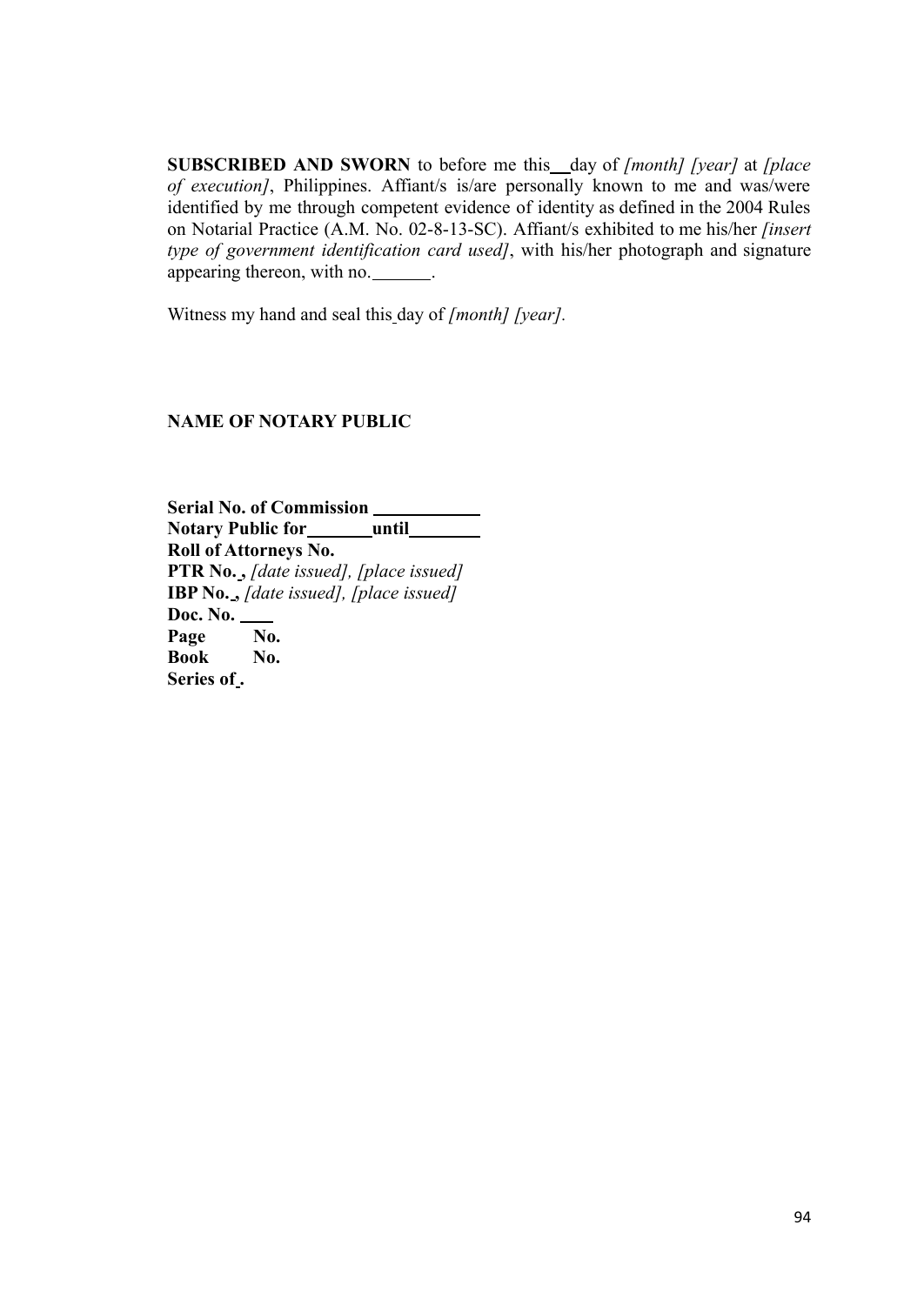**BID SECURING DECLARATION**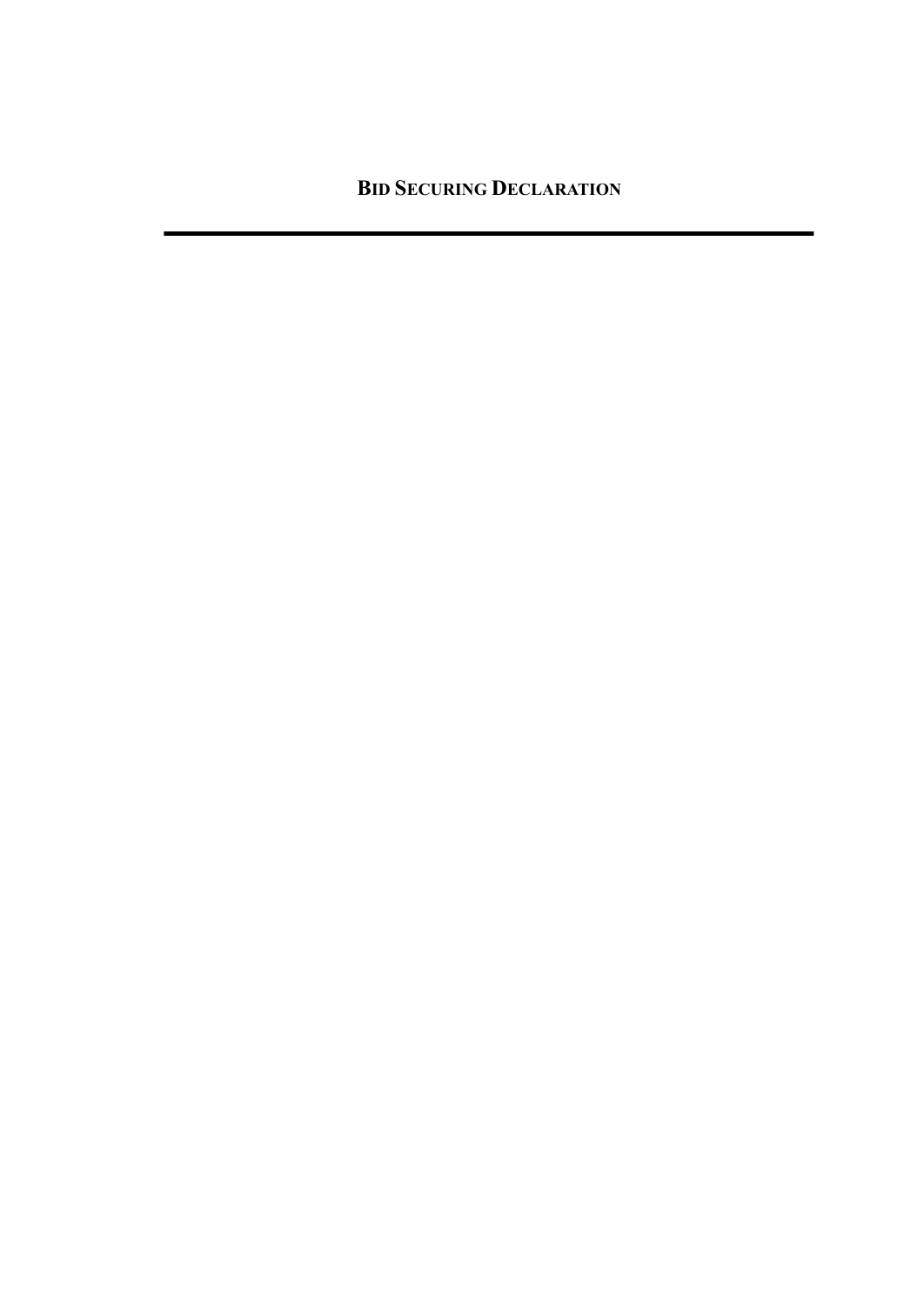# **(REPUBLIC OF THE PHILIPPINES) CITY OF ) S.S. x x**

**Invitation to Bid** *[Insert reference number]*

To: *[Insert name and address of the Procuring Entity]*

I/We, the undersigned, declare that:

- 1. I/We understand that, according to your conditions, bids must be supported by a Bid Security, which may be in the form of a Bid-Securing Declaration.
- 2. I/We accept that: (a) I/we will be automatically disqualified from bidding for any contract with any procuring entity for a period of two (2) years upon receipt of your Blacklisting Order; and, (b) I/we will pay the applicable fine provided under Section 6 of the Guidelines on the Use of Bid Securing Declaration, within fifteen (15) days from receipt of written demand by the procuring entity for the commission of acts resulting to the enforcement of the bid securing declaration under Sections 23.1(b), 34.2, 40.1 and 69.1, except 69.1 (f), of the IRR of RA 9184; without prejudice to other legal action the government may undertake.
- 3. I/We understand that this Bid-Securing Declaration shall cease to be valid on the following circumstances:
	- a. Upon expiration of the bid validity period, or any extension thereof pursuant to your request;
	- b. I am/we are declared ineligible or post-disqualified upon receipt of your notice to such effect, and (i) I/we failed to timely file a request for reconsideration or (ii) I/we filed a waiver to avail of said right;
	- c. I am/we are declared as the bidder with the Highest Rated Responsive Bid, and I/we have furnished the performance security and signed the Contract.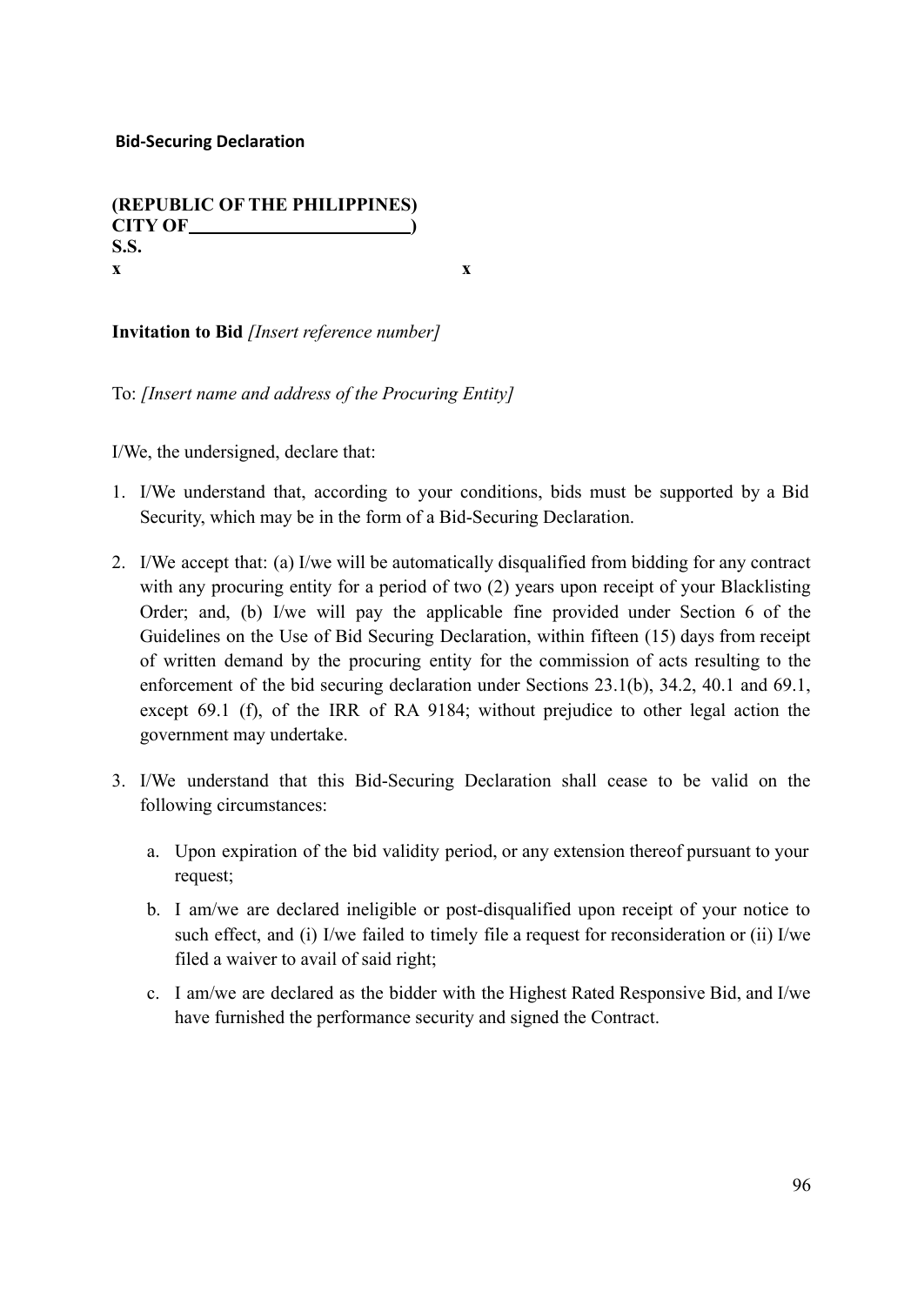**IN WITNESS WHEREOF**, I/We have hereunto set my/our hand/s this day of *[month] [year]* at *[place of execution]*.

# *[Insert NAME OF BIDDER'S AUTHORIZED REPRESENTATIVE] [Insert signatory's legal capacity]*

Affiant

**SUBSCRIBED AND SWORN** to before me this day of *[month] [year]* at *[place of execution]*, Philippines. Affiant/s is/are personally known to me and was/were identified by me through competent evidence of identity as defined in the 2004 Rules on Notarial Practice (A.M. No. 02-8-13-SC). Affiant/s exhibited to me his/her *[insert type of government identification card used]*, with his/her photograph and signature appearing thereon, with no.

Witness my hand and seal this day of *[month] [year]*.

# **NAME OF NOTARY PUBLIC**

**Serial No. of Commission Notary Public for until Roll of Attorneys No. PTR No. ,** *[date issued], [place issued]* **IBP No. ,** *[date issued], [place issued]* **Doc. No. Page No. Book No. Series of .**

.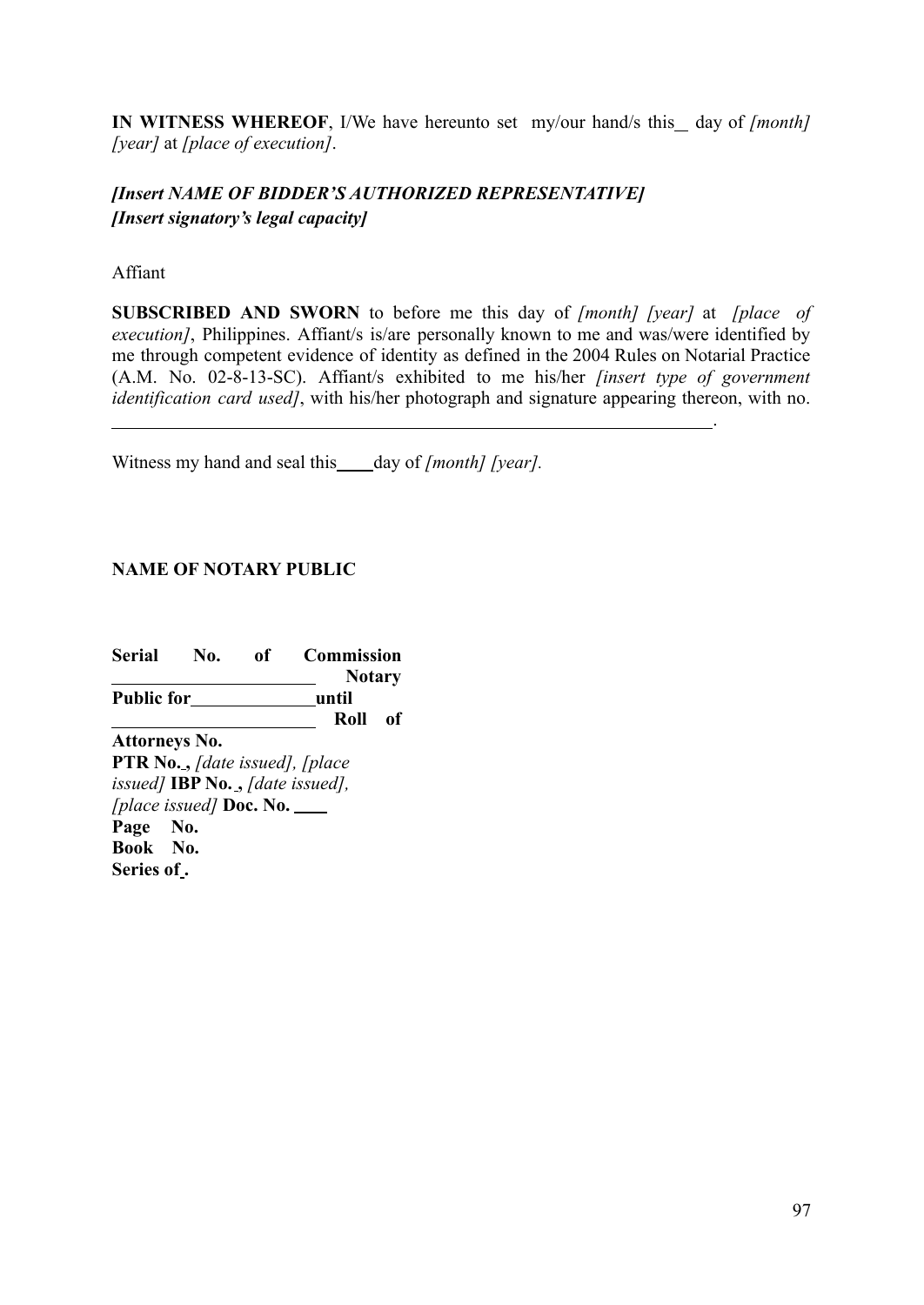**FINANCIAL PROPOSAL FORMS**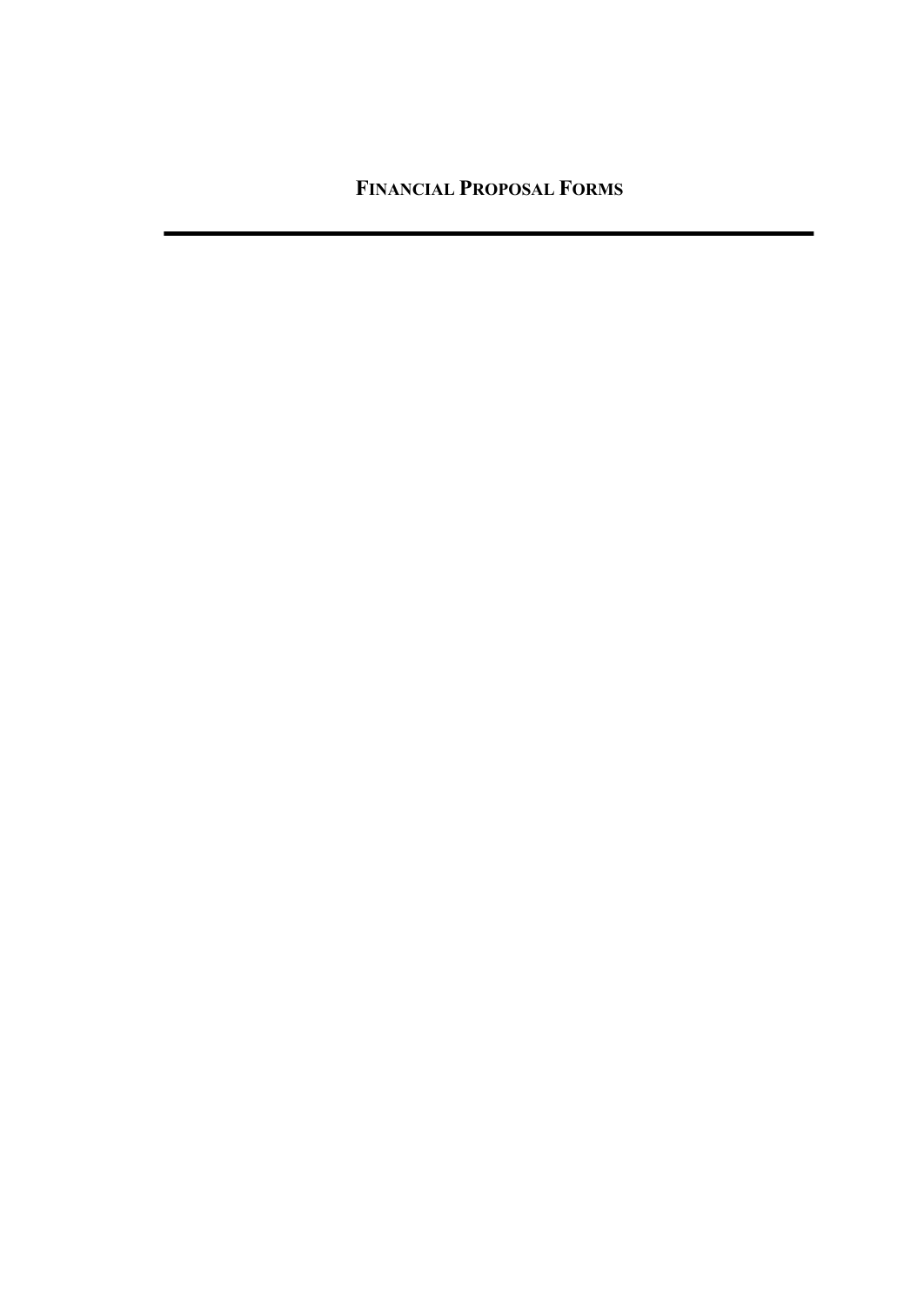### **FPF 1. FINANCIAL PROPOSAL SUBMISSION FORM**

*[Letterhead]*

*[Date]*

The Bids and Awards Committee for Consulting Services Bases Conversion and Development Authority 2/F Bonifacio Technology Center 31<sup>st</sup> Street, corner 2<sup>nd</sup> Avenue, Bonifacio Global City

Ladies/Gentlemen:

We, the undersigned, offer to provide the consulting services for the Construction Management and Supervision (CMS) of the Design and Build Project for the National Academy of Sports (NAS) – Phase 1 at New Clark City in accordance with your Bidding Documents in accordance with your Bidding Documents dated *[insert date]* and our Bid (Technical and Financial Proposals). Our attached Financial Proposal is for the sum of *[amount in words and figures]*, inclusive of all applicable taxes and fees.

Our Financial Proposal shall be binding upon us subject to the modifications resulting from Contract negotiations, up to expiration of the bid validity period, *i.e.*, *[Date]*.

In accordance with **GCC** Clause 51, we acknowledge and accept the Procuring Entity's right to inspect and audit all records relating to our Bid irrespective of whether we enter into a contract with the Procuring Entity as a result of this Bid.

We confirm that we have read, understood and accept the contents of the Instructions to Bidders (ITB), the Bid Data Sheet (BDS), General Conditions of Contract (GCC), Special Conditions of Contract (SCC), Terms of Reference (TOR), the provisions relating to the eligibility of Consultant and the applicable guidelines for the procurement rules of the Funding Source, any and all Bid bulletins issued and other attachments and inclusions included in the Bidding Documents sent to us.

We understand you are not bound to accept any Bid you receive.

We remain,

Yours sincerely, Authorized Signature: Name and Title of Signatory: Name of Firm: Address: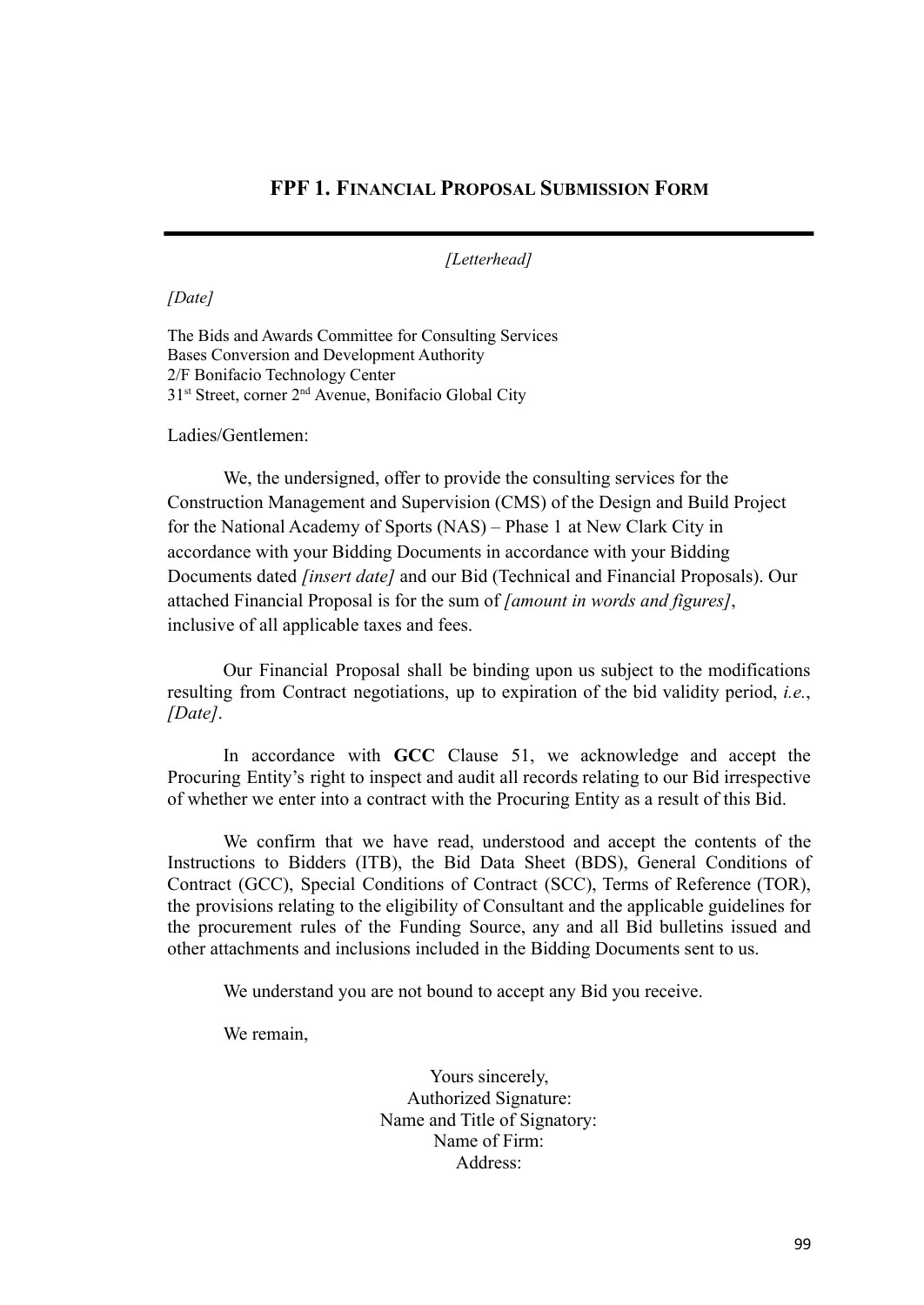# **FPF 2. SUMMARY OF COSTS**

| Costs                                     | Amount in Philippine Peso |
|-------------------------------------------|---------------------------|
| Remuneration                              |                           |
| Miscellaneous<br>Subtotal                 |                           |
| All Applicable Taxes and Fees             |                           |
| <b>Total Amount of Financial Proposal</b> |                           |

<sup>[</sup>Signature over printed name of Authorized Representative] [Title] [Name of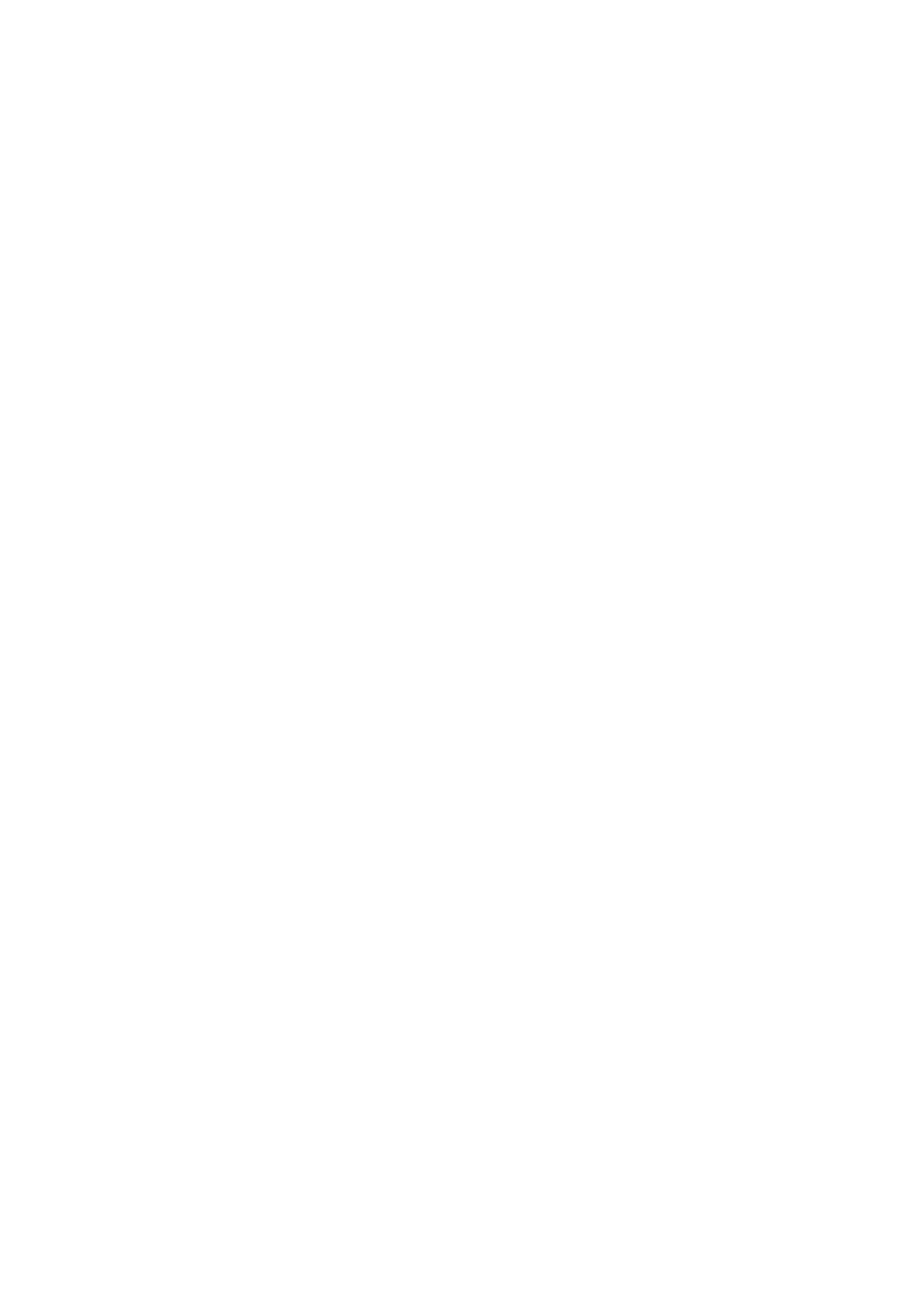# **FPF 3. Breakdown of Price per Activity**

| <b>Activity No.: 1</b><br><b>Activity Name: Construction Activities</b> | <b>Description:</b> Perform overall monitoring and supervision of the<br>implementation of the Project in accordance with the approved safety and<br>quality standards, plans, specifications, schedule and budget. |
|-------------------------------------------------------------------------|---------------------------------------------------------------------------------------------------------------------------------------------------------------------------------------------------------------------|
| <b>Price Component</b>                                                  | <b>Amount in Philippine Peso</b>                                                                                                                                                                                    |
| Remuneration<br>Miscellaneous Expenses                                  |                                                                                                                                                                                                                     |
| <b>Subtotal</b>                                                         |                                                                                                                                                                                                                     |

| <b>Activity No.: 2</b><br><b>Activity Name: Post Construction Activities</b> | <b>Description:</b> Conduct of preliminary inspections, rectification works and<br>final inspection of the Project. Prepare the Final Project report and certify<br>satisfactory completion of the Project. |
|------------------------------------------------------------------------------|-------------------------------------------------------------------------------------------------------------------------------------------------------------------------------------------------------------|
| <b>Price Component</b>                                                       | <b>Amount in Philippine Peso</b>                                                                                                                                                                            |
| Remuneration<br>Miscellaneous Expenses                                       |                                                                                                                                                                                                             |
| <b>Subtotal</b>                                                              |                                                                                                                                                                                                             |

[Signature over printed name of Authorized Representative] [Title] [Name of Firm]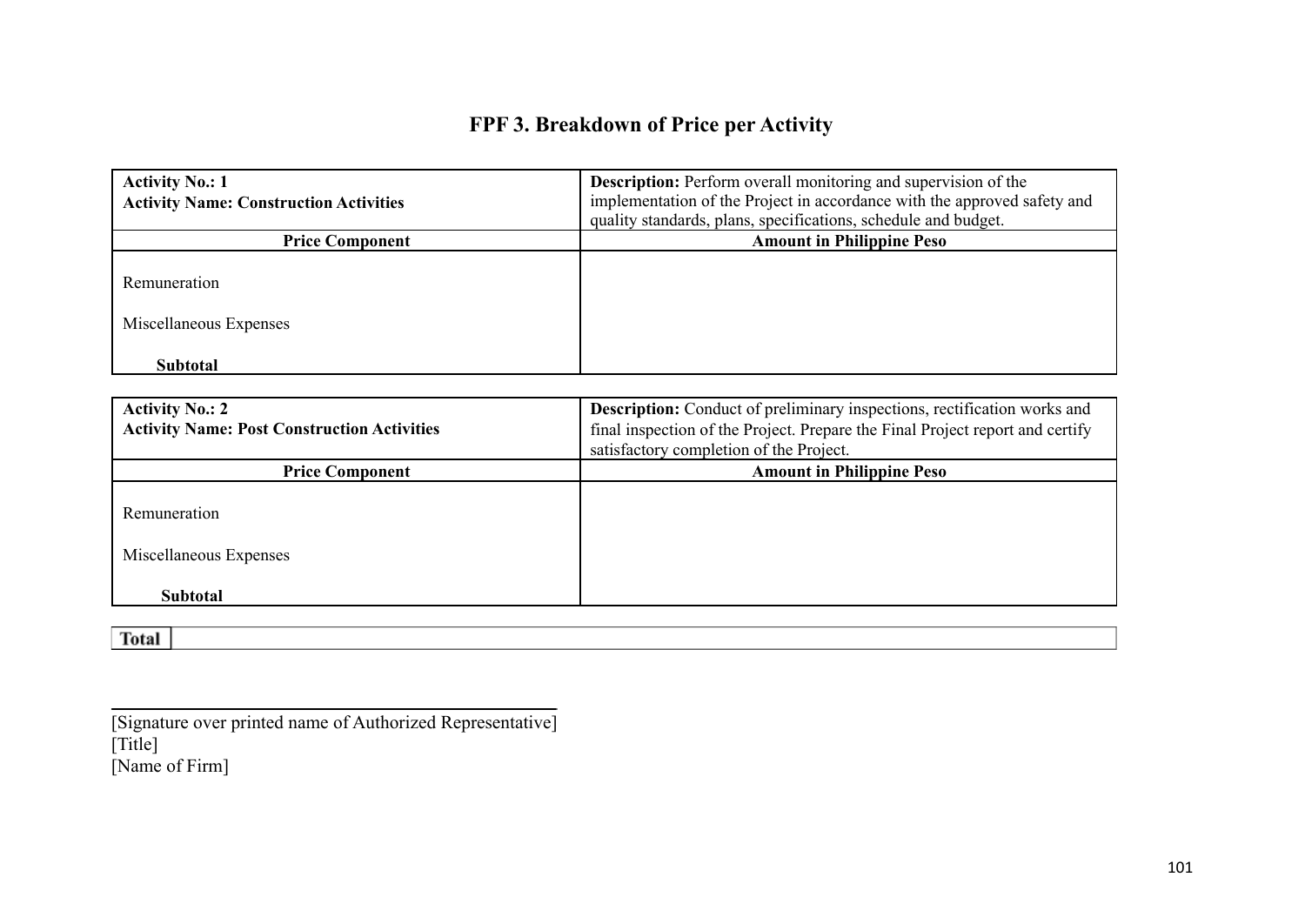# **FPF 4. BREAKDOWN OF REMUNERATION PER ACTIVITY**

| <b>Activity No. 1 - Construction Activities</b>                            |          | Name:             |                          |        |  |
|----------------------------------------------------------------------------|----------|-------------------|--------------------------|--------|--|
| Names                                                                      | Position | No. of Man-Months | <b>Remuneration Rate</b> | Amount |  |
| Key Personnel<br><b>Support Staff</b><br><b>Sub-total of Activity No.1</b> |          |                   |                          |        |  |

| Activity No. 2 - Post-Construction Activities                              |          |                   | Name:                    |        |  |  |
|----------------------------------------------------------------------------|----------|-------------------|--------------------------|--------|--|--|
| Names                                                                      | Position | No. of Man-Months | <b>Remuneration Rate</b> | Amount |  |  |
| Key Personnel<br><b>Support Staff</b><br><b>Sub-total of Activity No.2</b> |          |                   |                          |        |  |  |

**TOTAL**

[Signature over printed name of Authorized Representative] [Title] [Name of Firm]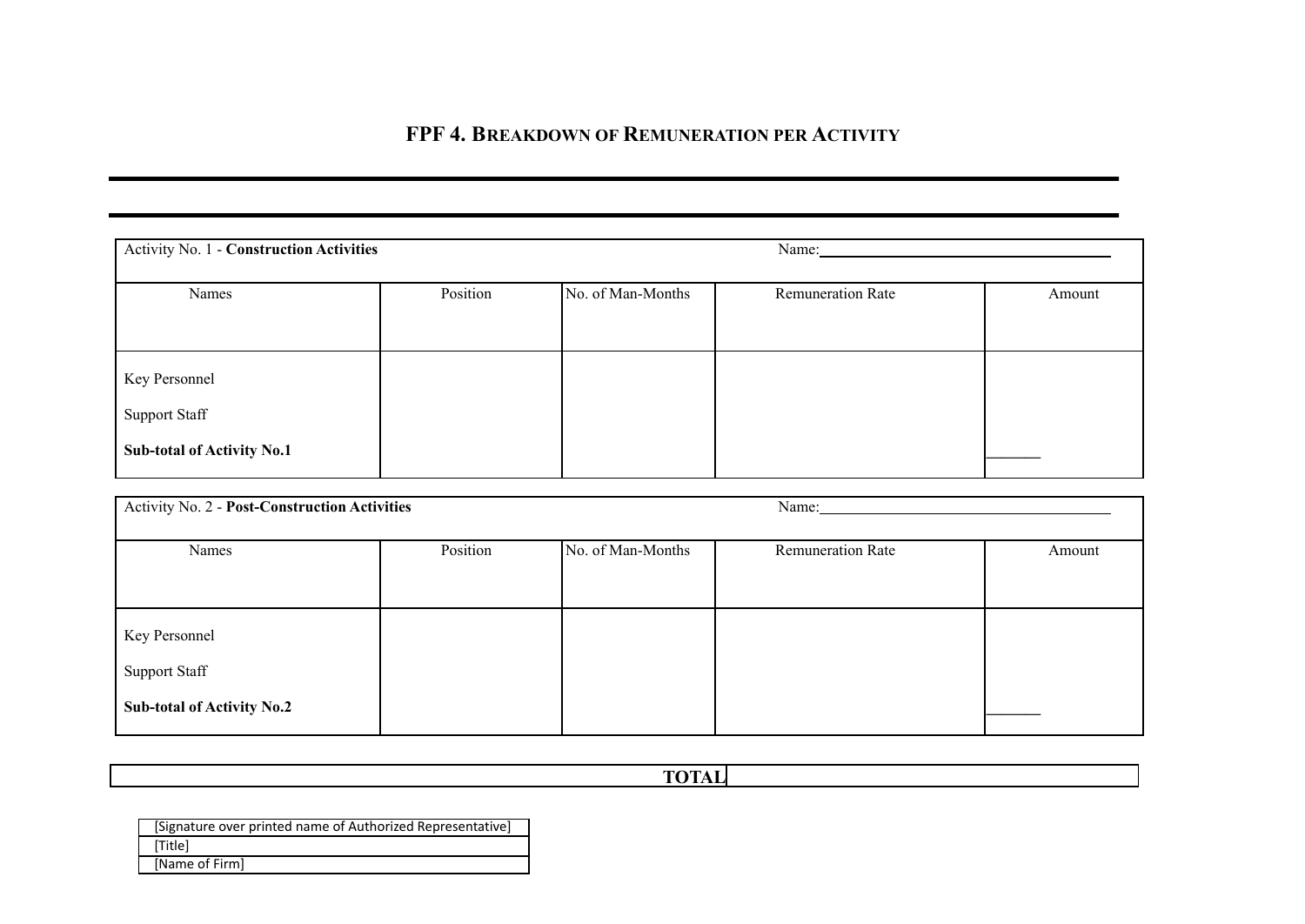### **FPF 6. Miscellaneous Expenses**

#### **Activity No. 1 – Construction Activities**

| No. | <b>Description</b> | Unit | Quantity | <b>Unit Price</b> | Cost |
|-----|--------------------|------|----------|-------------------|------|
|     |                    |      |          |                   |      |
| 12  |                    |      |          |                   |      |
|     |                    |      |          |                   |      |
| 4   |                    |      |          |                   |      |
| ר   |                    |      |          |                   |      |
|     | Subtotal           |      |          |                   |      |

**Activity No. 2 – Post-Construction Activities**

| No. | <b>Description</b> | Unit | Quantity | <b>Unit Price</b> | Cost |
|-----|--------------------|------|----------|-------------------|------|
|     |                    |      |          |                   |      |
| 2   |                    |      |          |                   |      |
|     |                    |      |          |                   |      |
| 4   |                    |      |          |                   |      |
| n   |                    |      |          |                   |      |
|     | Subtotal           |      |          |                   |      |

**TOTAL**

| [Signature over printed name of Authorized Representative] |
|------------------------------------------------------------|
| [Title]                                                    |
| [Name of Firm]                                             |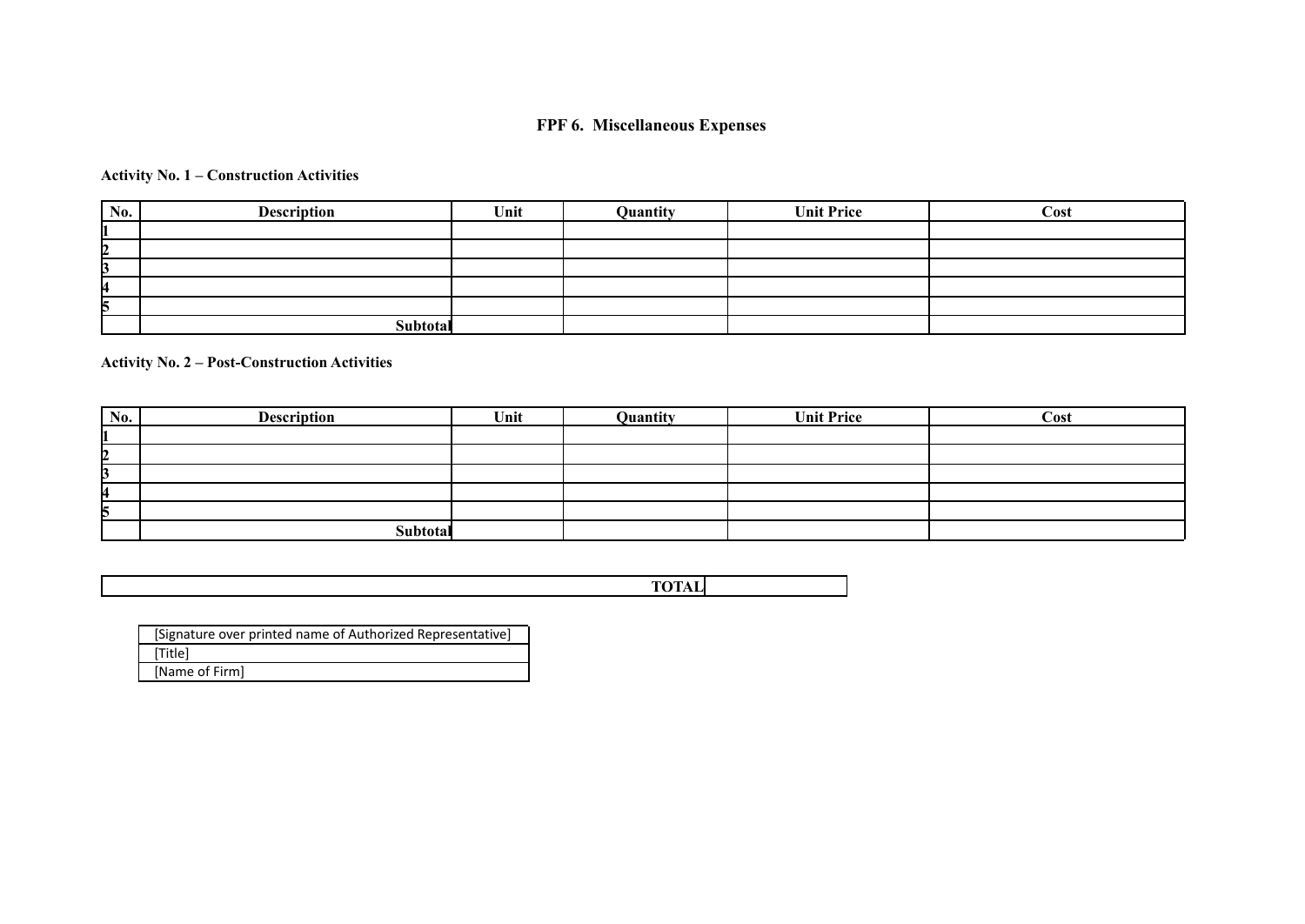THIS AGREEMENT, made this *[insert date]* day of *[insert month]*, *[insert year]* between *[name and address of Procuring Entity]* (hereinafter called the "Entity") and *[name and address of Consultant]* (hereinafter called the "Consultant").

WHEREAS, the Entity is desirous that the Consultant execute *[name and identification number of contract]* (hereinafter called "the Works") and the Entity has accepted the bid for *[insert the amount in specified currency in numbers and words]* by the Consultant for the execution and completion of such Consulting Services and the remedying of any defects therein.

NOW THIS AGREEMENT WITNESSETH AS FOLLOWS:

- 1. In this Agreement, words and expressions shall have the same meanings as are respectively assigned to them in the Conditions of Contract hereinafter referred to.
- 2. The following documents shall be attached, deemed to form, and be read and construed as part of this Agreement, to wit:
	- (a) General and Special Conditions of Contract;
	- (b) Terms of Reference
	- (c) Request for Expression of Interest;
	- (d) Instructions to Bidders;
	- (e) Bid Data Sheet;
	- (f) Addenda and/or Supplemental/Bid Bulletins, if any;
	- (g) Bid forms, including all the documents/statements contained in the Bidder's bidding envelopes, as annexes, and all other documents/ statements submitted (*e.g*., bidder's response to request for clarifications on the bid), including corrections to the bid, if any, resulting from the Procuring Entity's bid evaluation;
	- (h) Eligibility requirements, documents and/or statements;
	- (i) Performance Security;
	- (j) Notice of Award of Contract and the Bidder's conforme thereto;
	- (k) Other contract documents that may be required by existing laws and/or the Entity.
- 3. In consideration of the payments to be made by the Entity to the Consultant as hereinafter mentioned, the Consultant hereby covenants with the Entity to execute and complete the Consulting Services and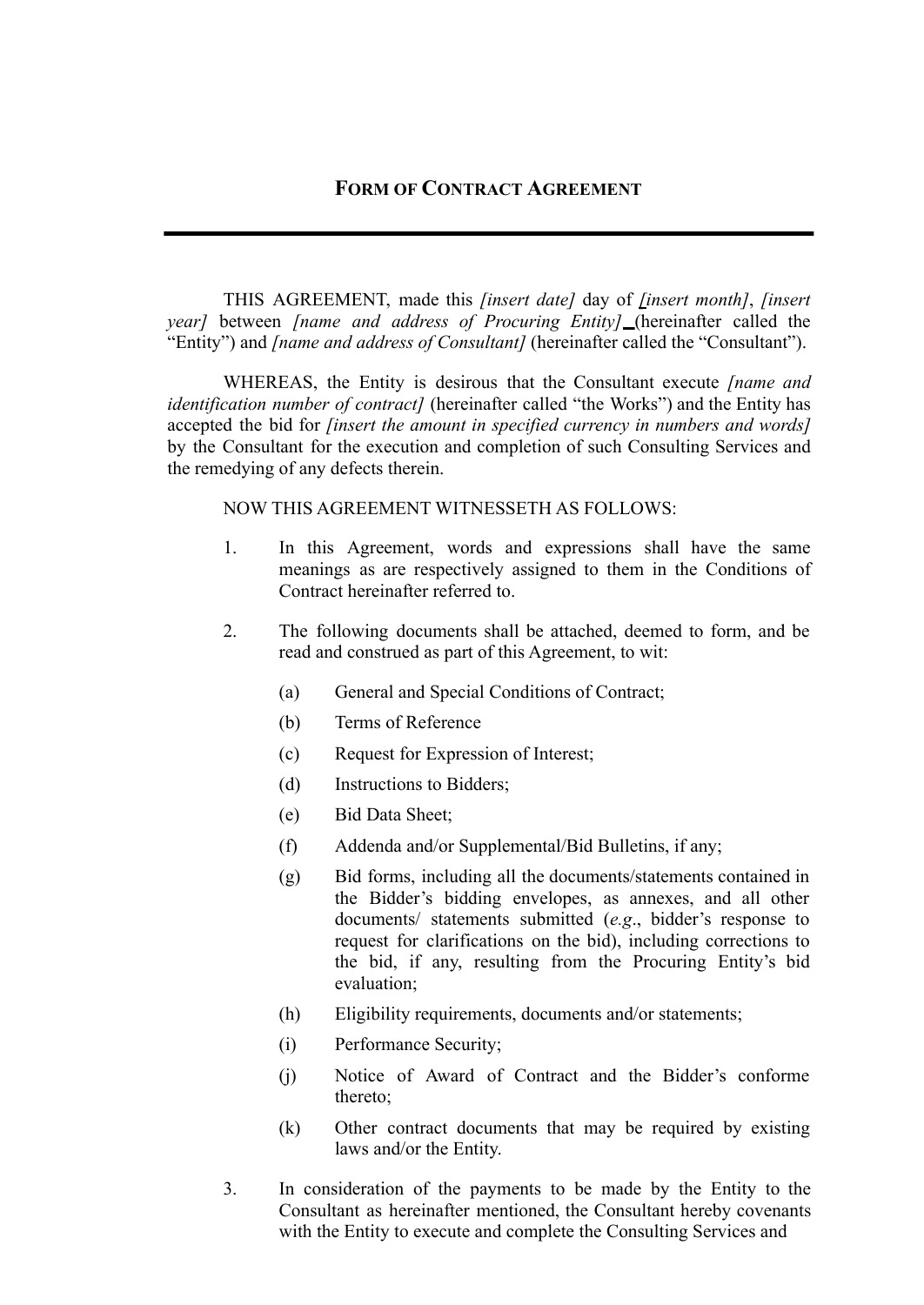remedy any defects therein in conformity with the provisions of this Consultant in all respects.

4. The Entity hereby covenants to pay the Consultant in consideration of the execution and completion of the Consulting Services, the Contract Price or such other sum as may become payable under the provisions of this Contract at the times and in the manner prescribed by this Contract.

IN WITNESS whereof the parties thereto have caused this Agreement to be executed the day and year first before written.

Binding Signature of Procuring Entity

Binding Signature of Consultant

*[Addendum showing the corrections, if any, made during the bid evaluation should be attached with this agreement]*